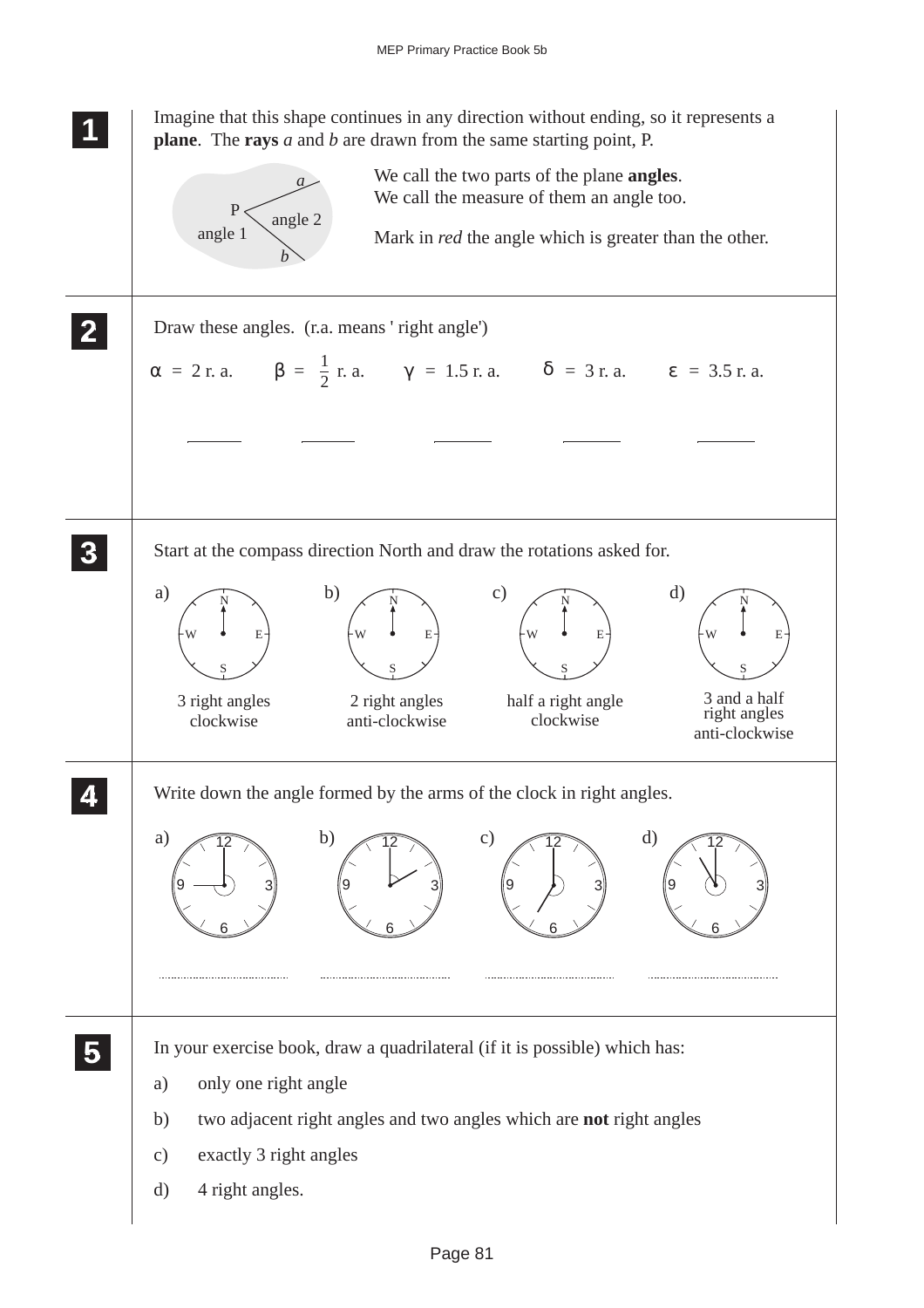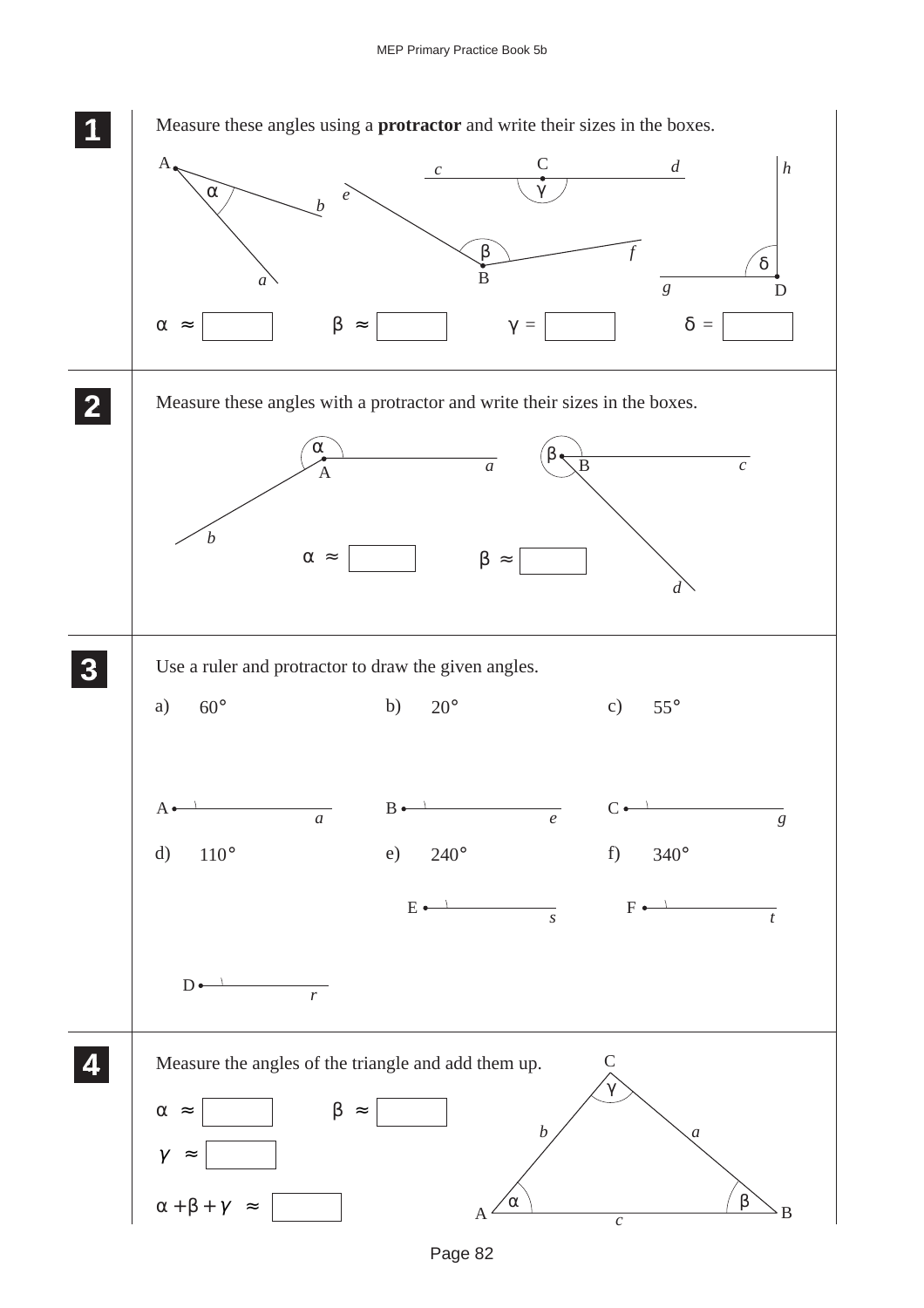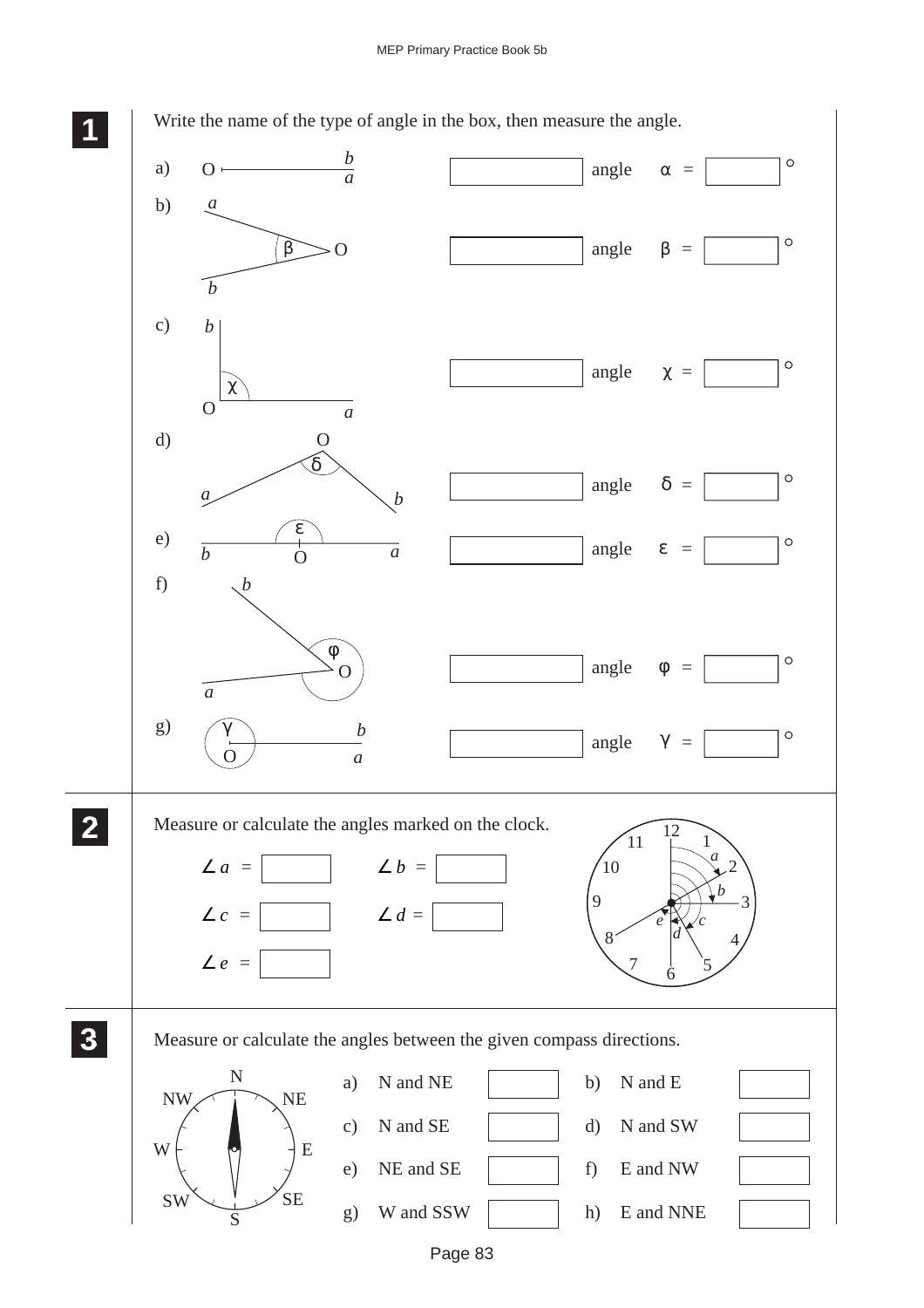**1 11** *Sketch Map North Ridge Black Hill*  $\bigcirc$ lΨĥ *White Peak* ്ഹ N A a) You are at the bridge (A) and want to walk to *White Peak*. N On the map, draw and measure the **angle** at point A between W • E North and your planned direction of travel. S Write the angle and draw it on the compass diagram. b) You have reached the top of *White Peak* and want to continue to *North Ridge*. Measure the angle, in a **clockwise** direction, between North N and your next planned direction of travel. W • E Write the angle and draw it on the compass diagram.  $\overline{\circ}$ S **2 22** Draw turns from North by the given angles. Write the new compass directions below. **22** a) b) c) d) e) N N N N N W  $\bullet$  E W  $\bullet$  E W  $\bullet$  E W  $\bullet$  E W  $\bullet$  E S S S S S  $+225$ °  $-270^{\circ}$  $+90^{\circ}$   $-135^{\circ}$   $-45^{\circ}$ **3 33** a) How many degrees is the angle between: **33 33** i) N and NE ii) NNE and ENE? b) If a ship sails NNE and then turns to the right by 90°, in which compass direction is the ship travelling now? c) If we are facing ESE and turn to the right by  $45^\circ$ , in which direction are we facing now? **4 44** In your exercise book, write the angle made by the minute hand of a clock as it moves: **44**

Here is a sketch of some mountain peaks and the corresponding map.

a) 5 minutes b) 10 minutes c) 20 minutes d) 45 minutes e) 1 minute.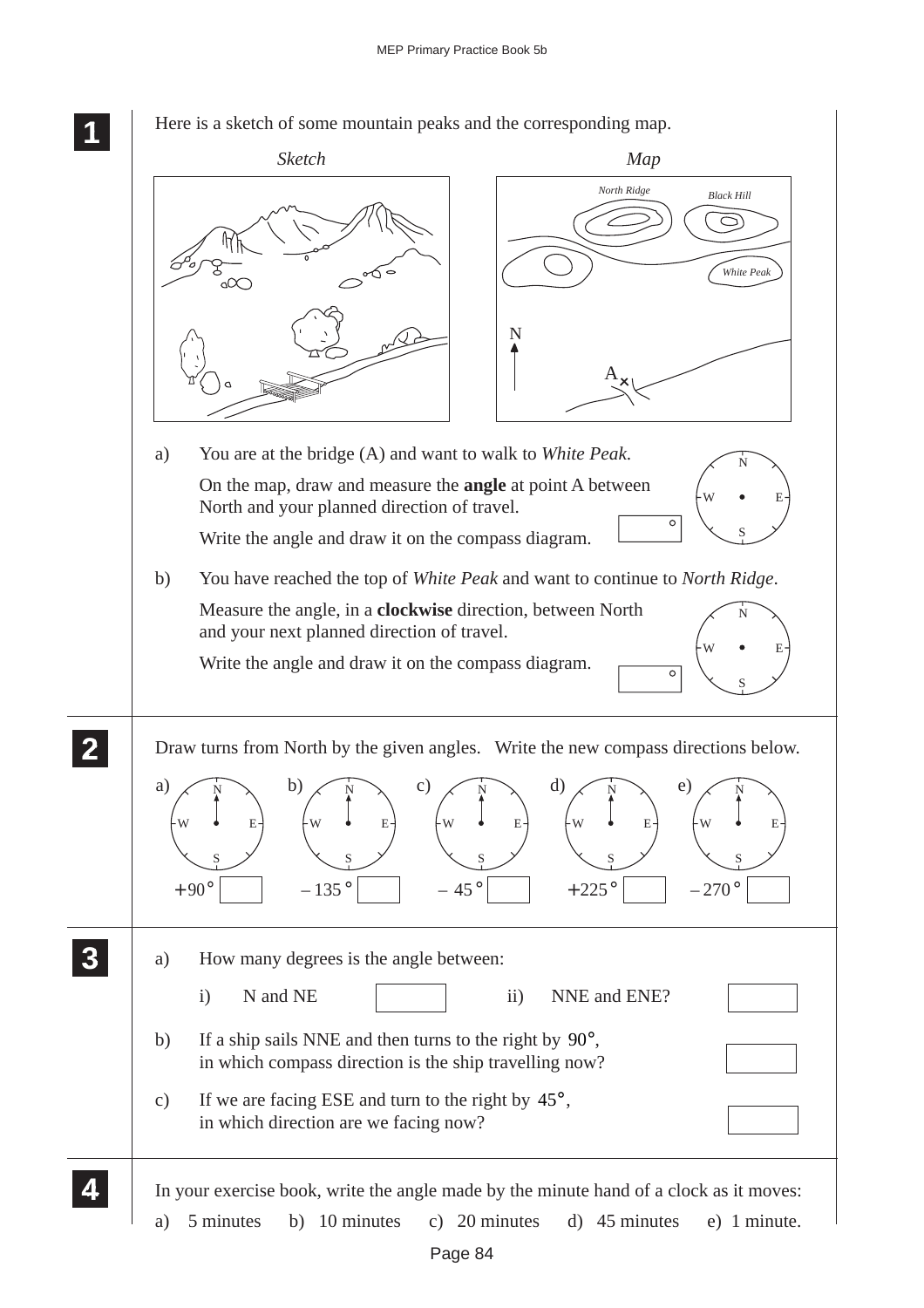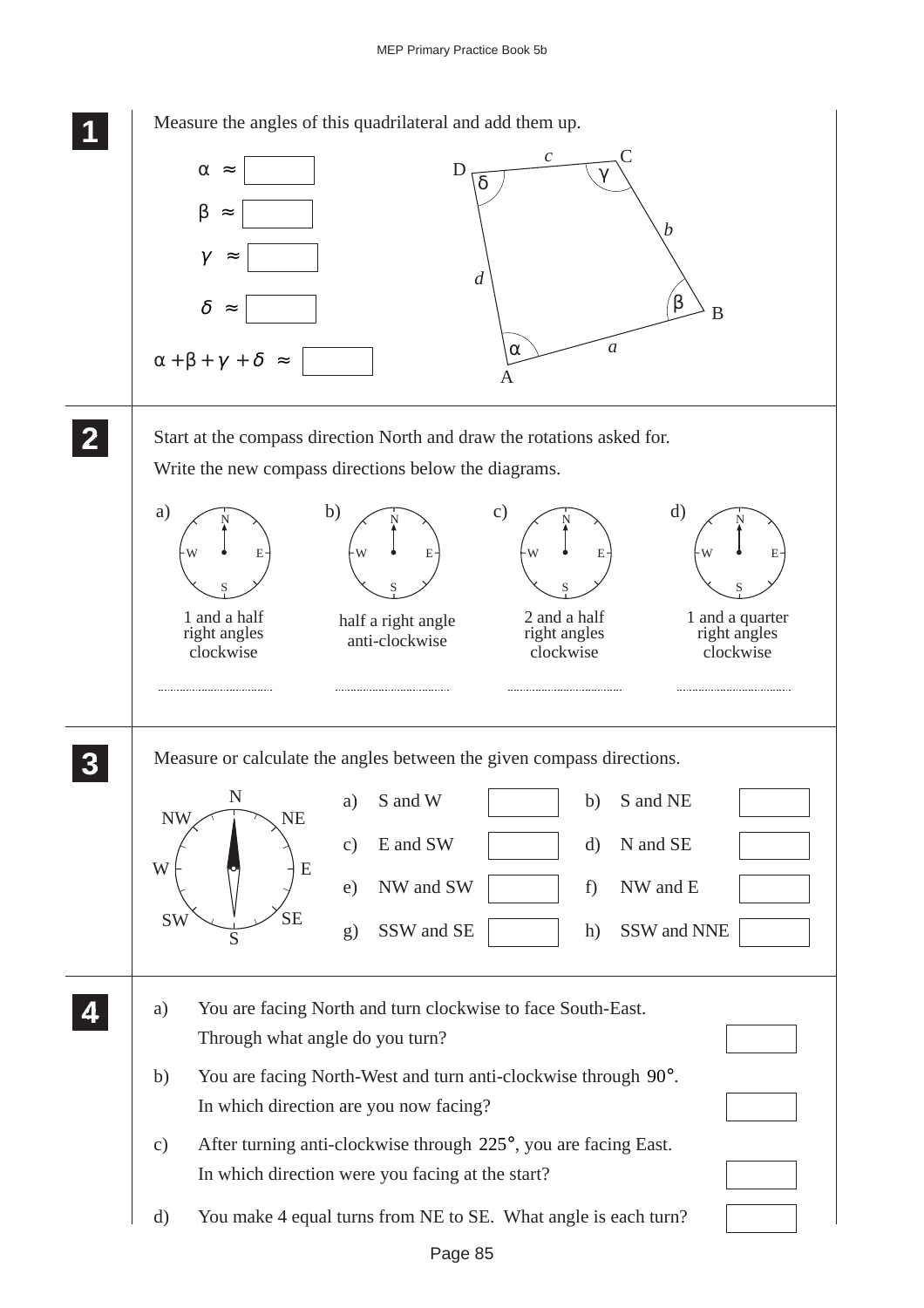

**<sup>11</sup>** If the diagram has **line symmetry**, draw the lines of symmetry in *red.* If the diagram has **rotational symmetry**, mark the centre of rotation in *green*.

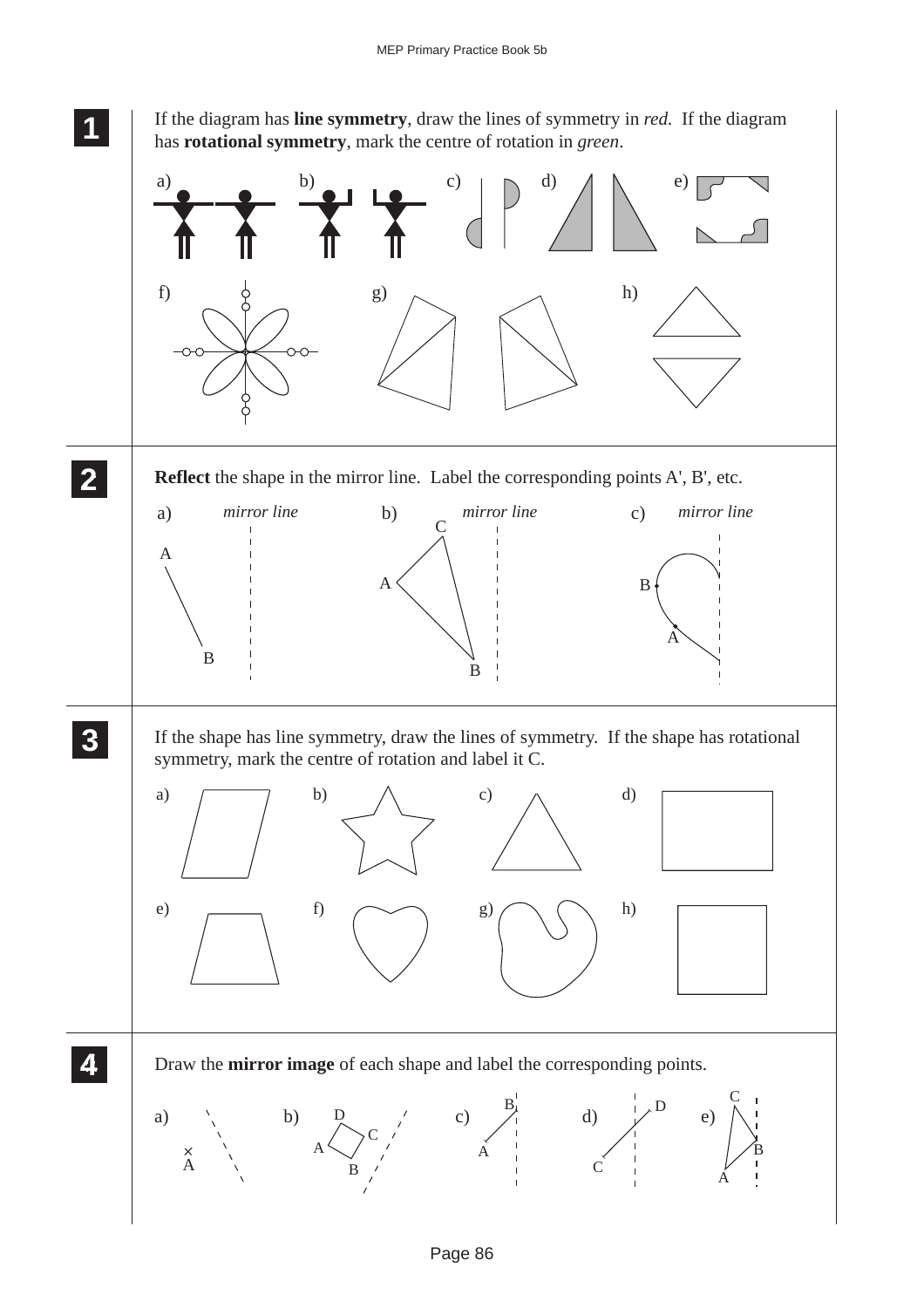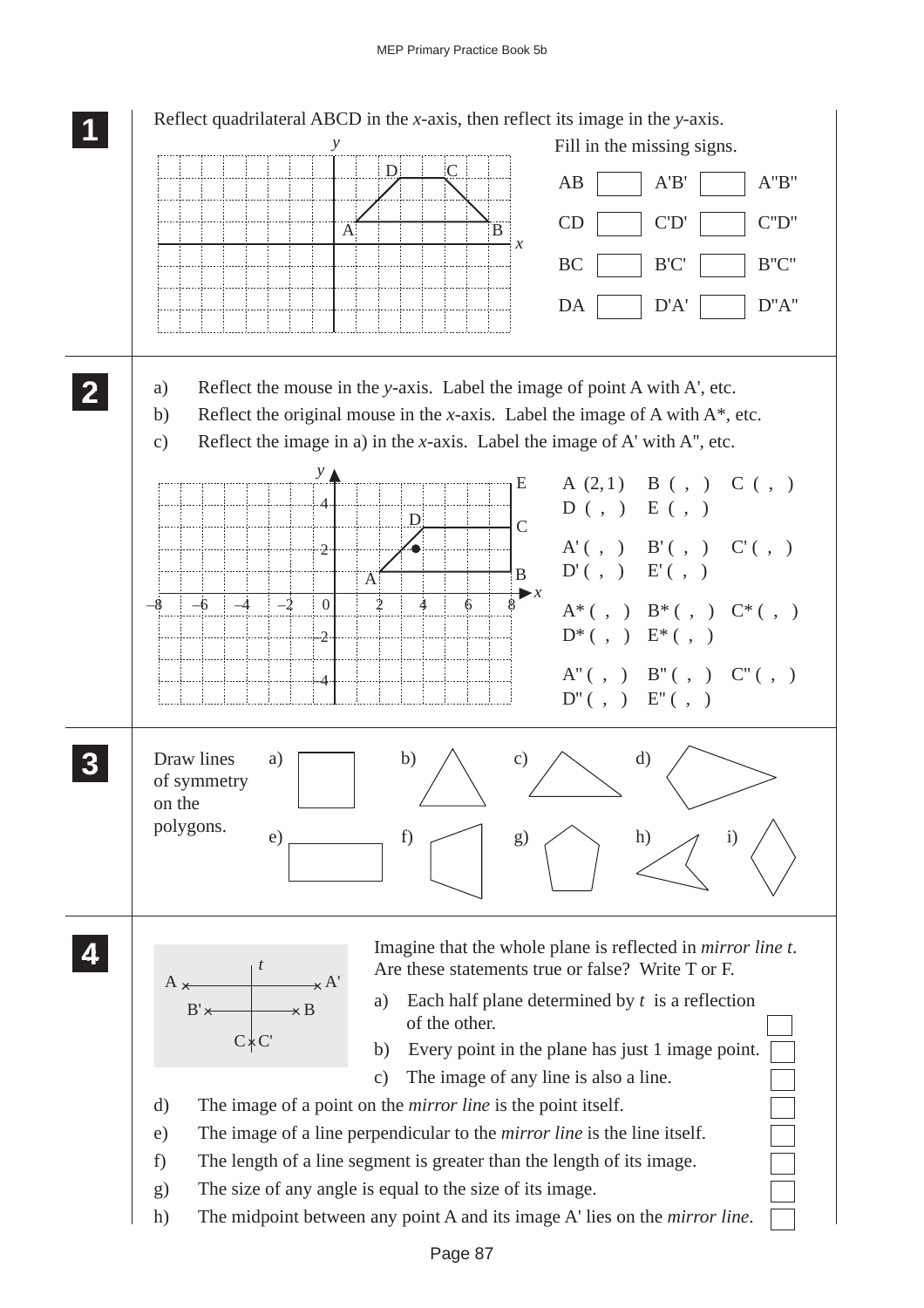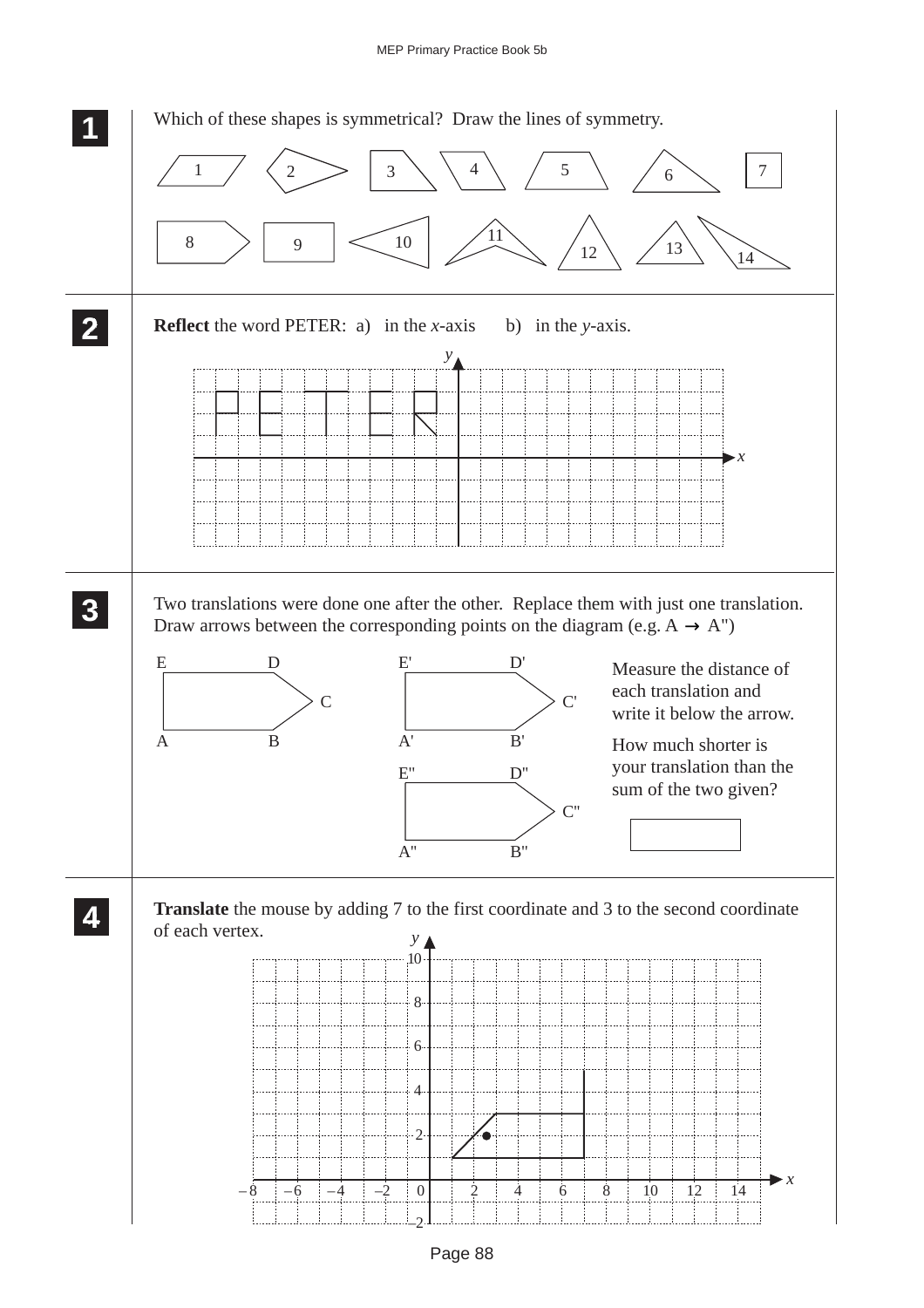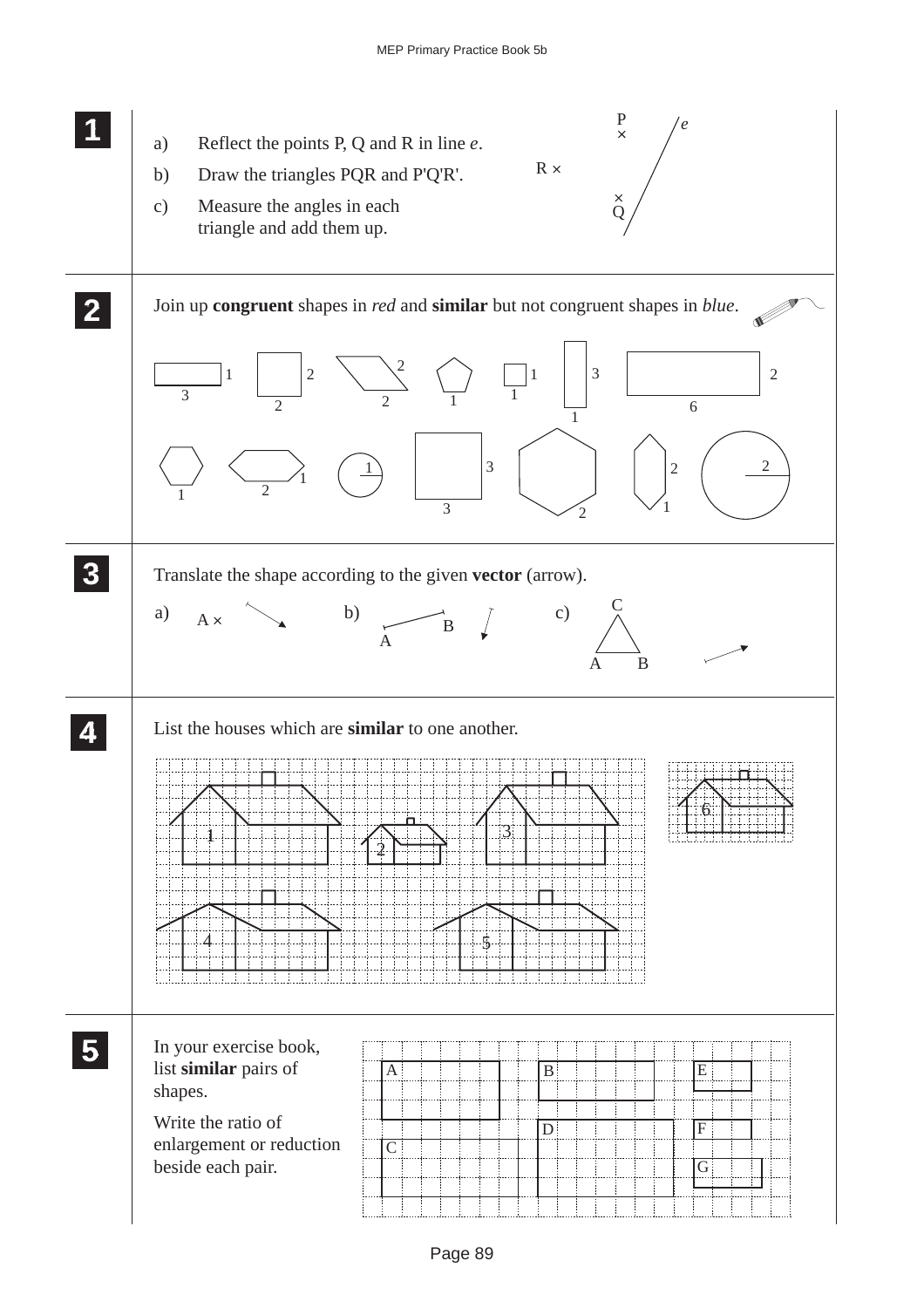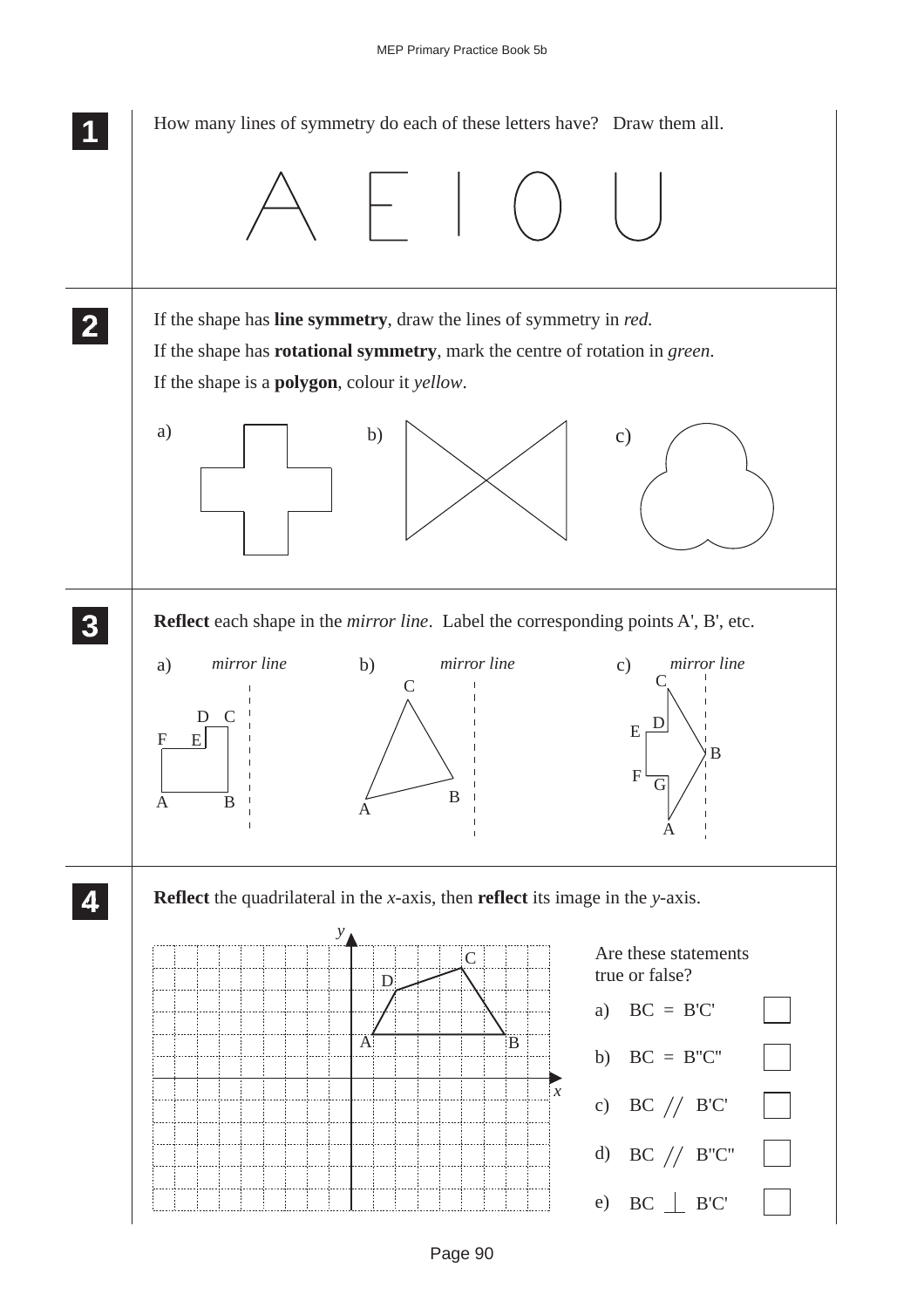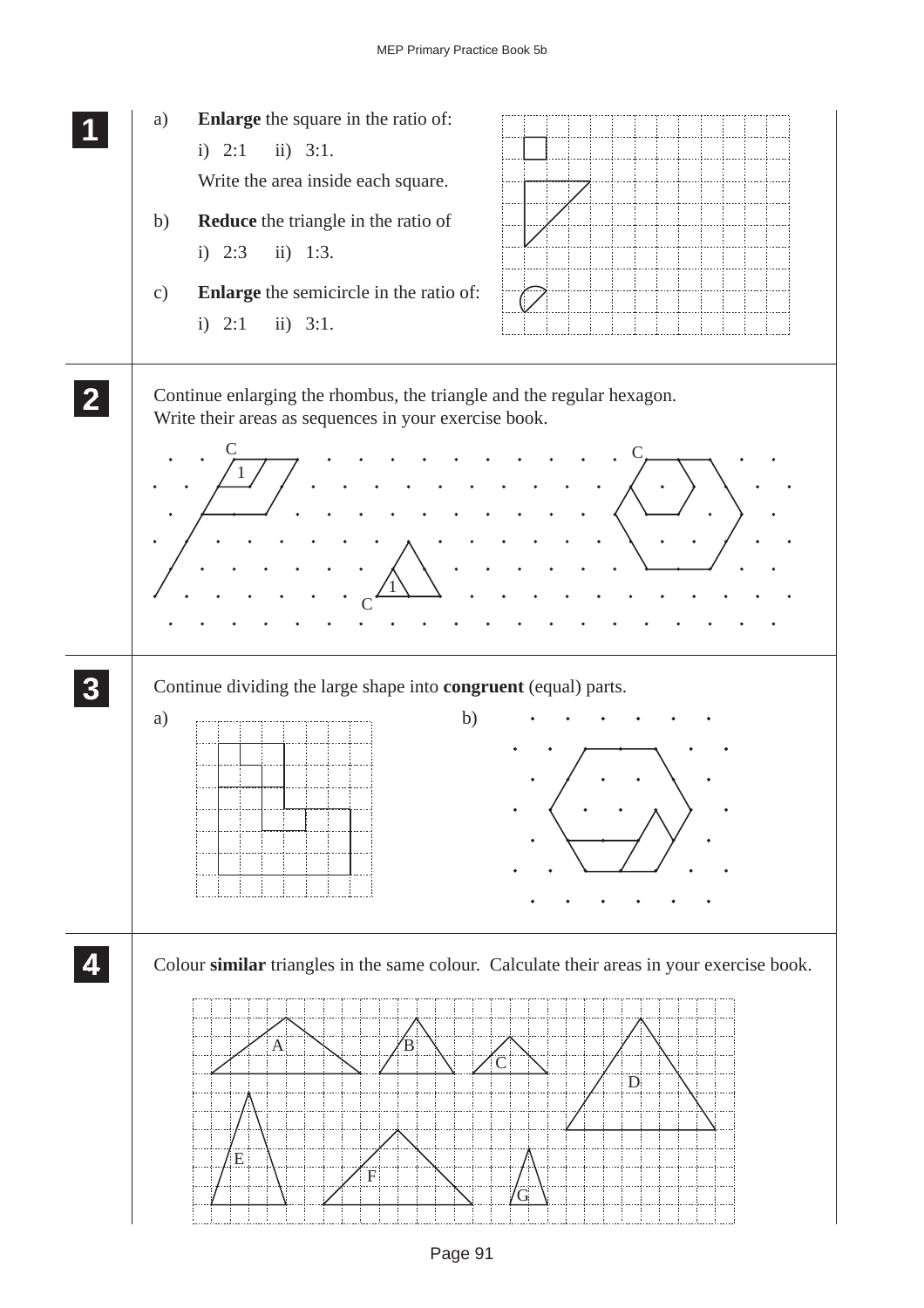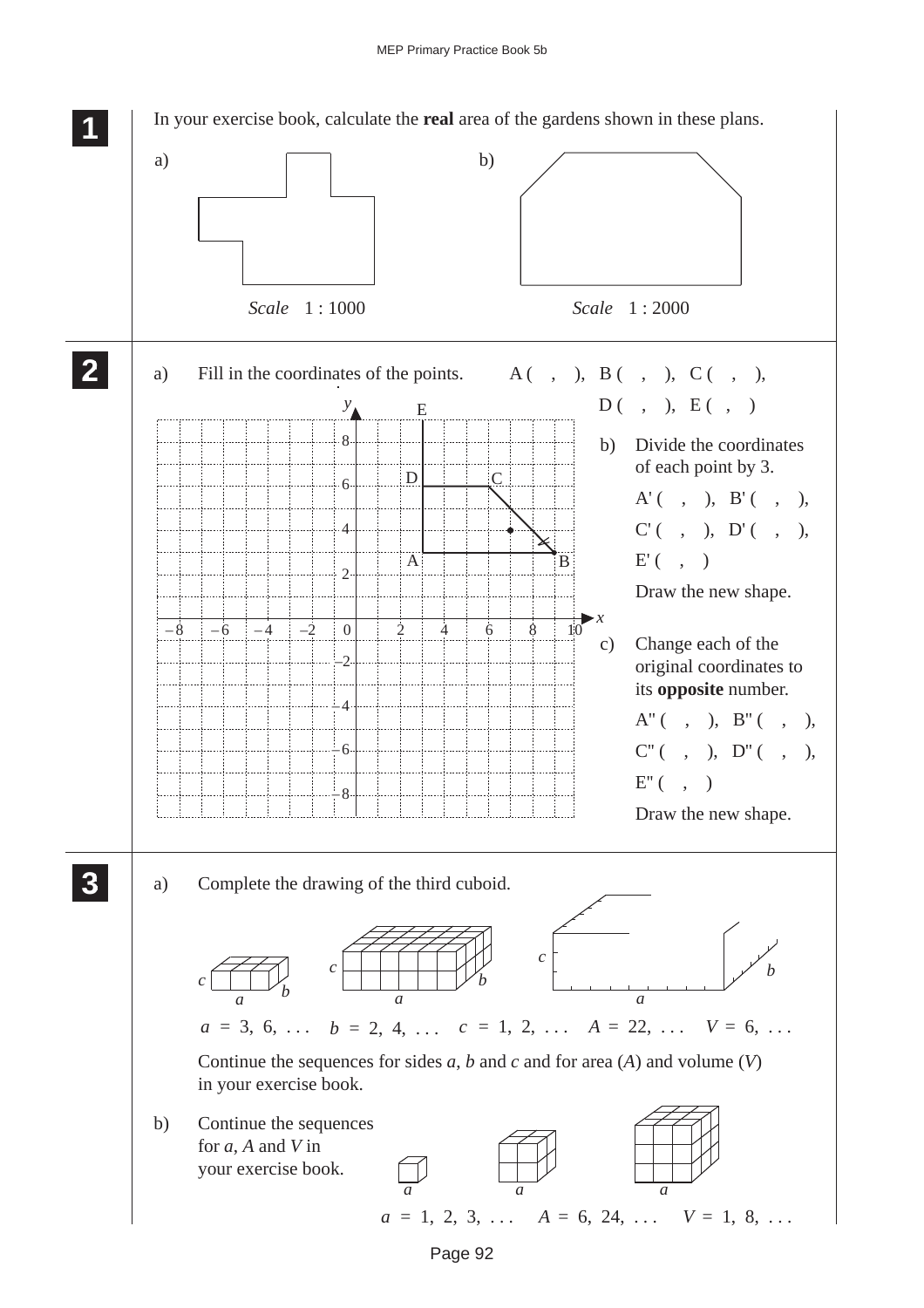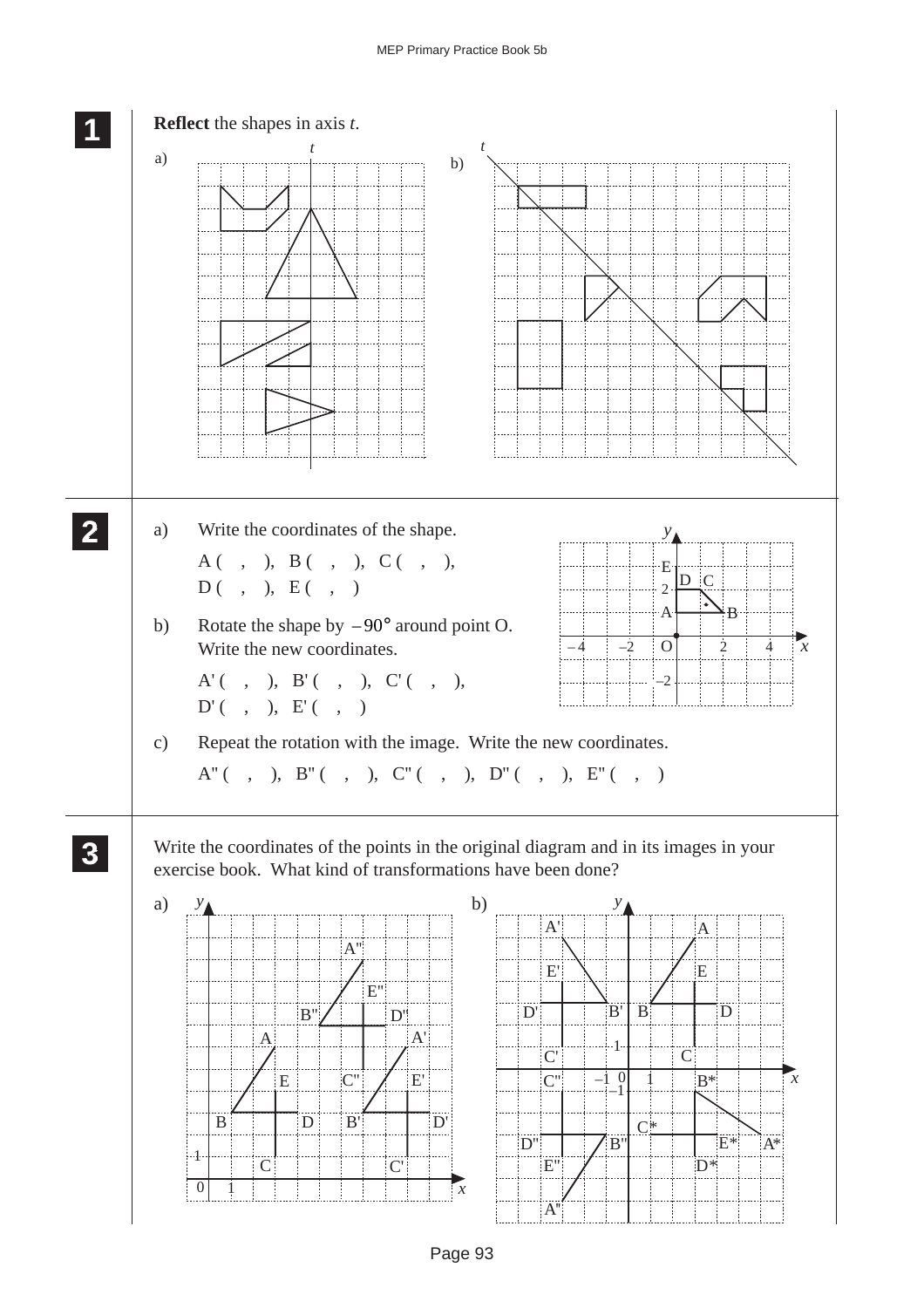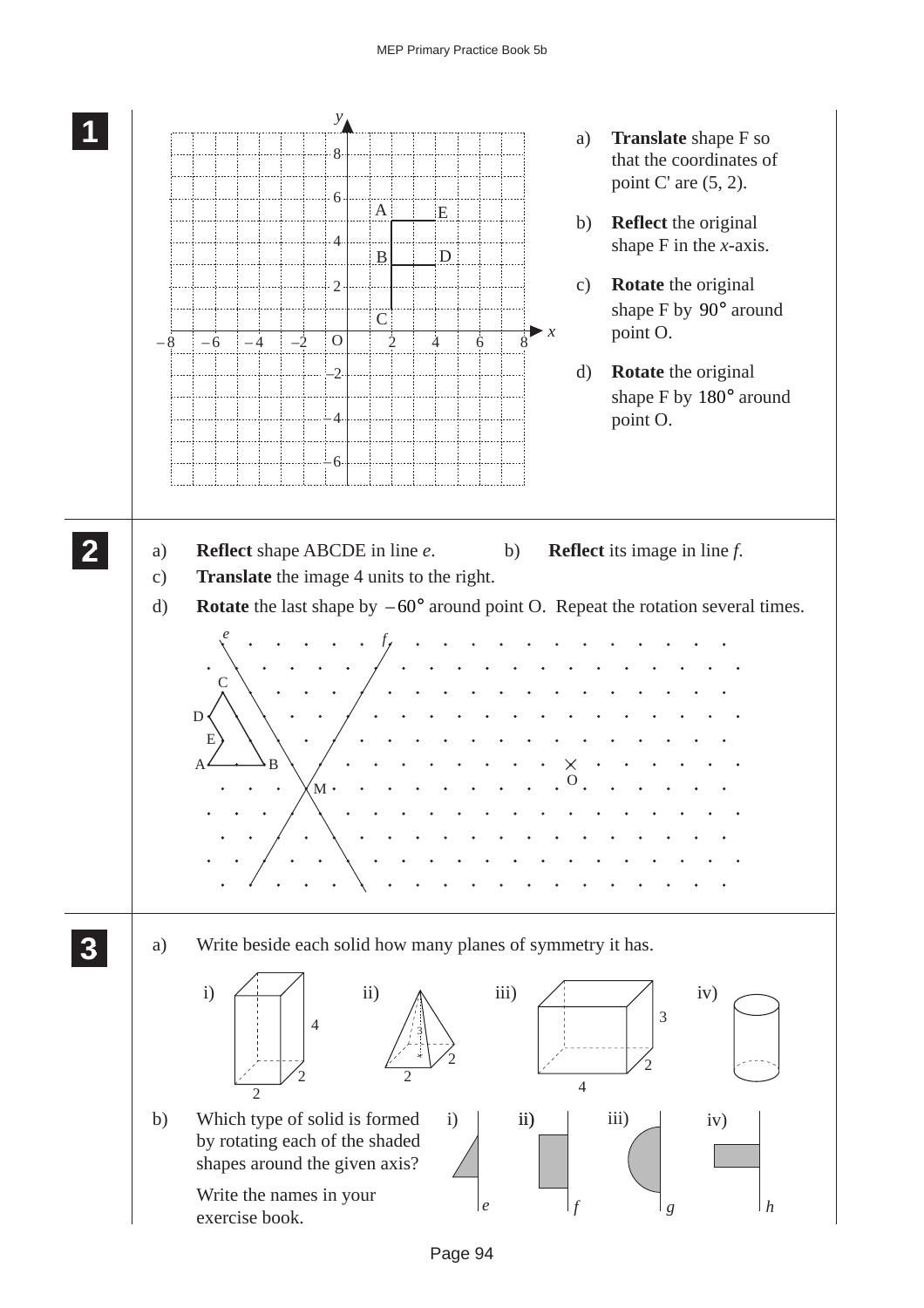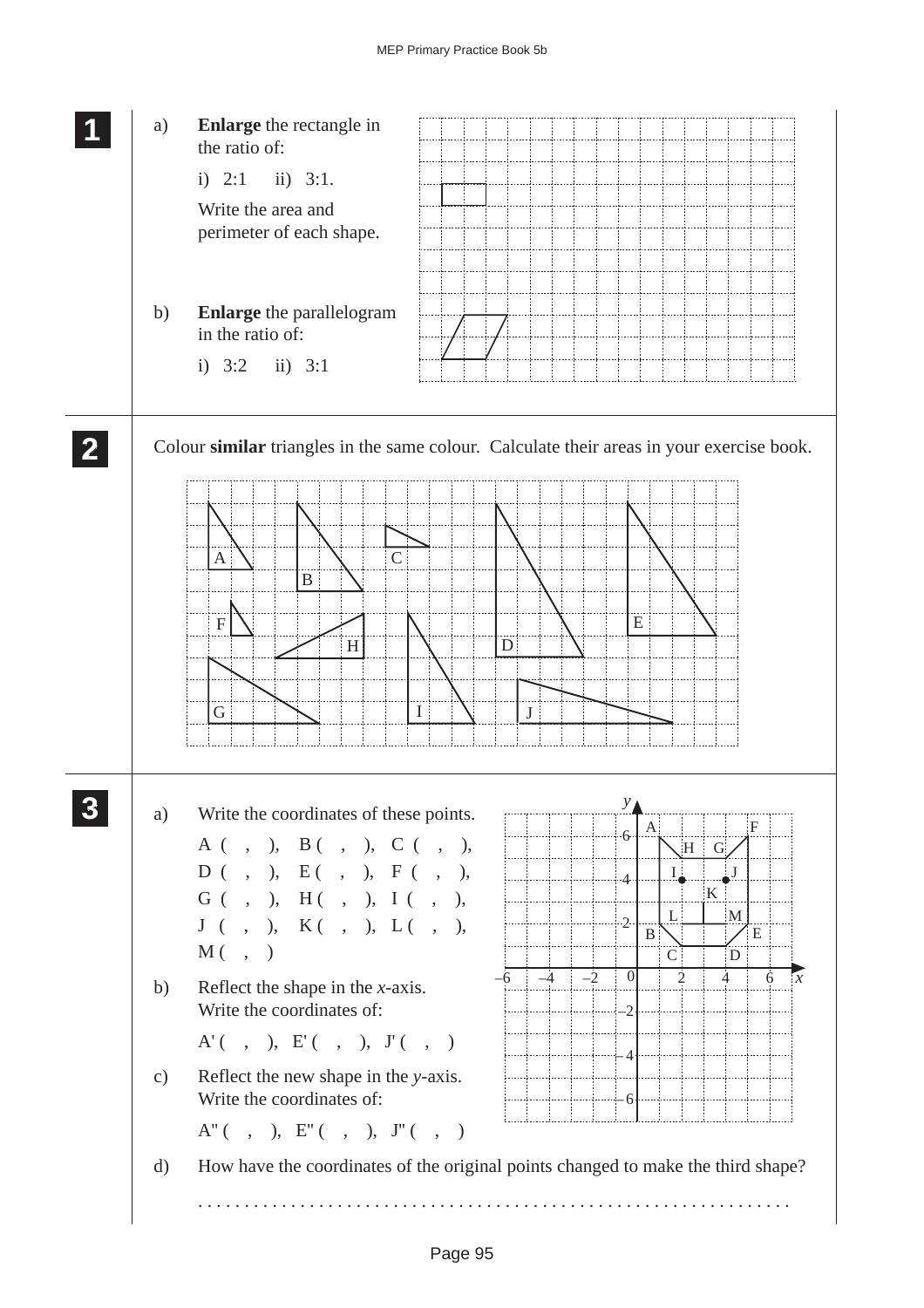| 1 unit<br>If this square is 1 unit,<br>a)<br>what part of the unit is each grid square?<br>Compare the fractions. Fill in the missing signs. $(\langle, \rangle, =)$<br>b)<br>i) $\frac{1}{9}$ $\frac{2}{9}$ ii) $\frac{3}{9}$ $\frac{5}{9}$ iii) $\frac{6}{9}$ $\frac{3}{9}$ iv) $\frac{4}{9}$ $\frac{2}{9}$<br>v) $\frac{9}{9}$ $\frac{7}{9}$ vi) $\frac{4}{9}$ $\frac{7}{9}$ vii) $\frac{8}{9}$ $\frac{9}{9}$ viii) $\frac{11}{9}$ $\frac{15}{9}$ |
|------------------------------------------------------------------------------------------------------------------------------------------------------------------------------------------------------------------------------------------------------------------------------------------------------------------------------------------------------------------------------------------------------------------------------------------------------|
| Each rectangle is 1 unit.<br>Colour <i>red</i> one part of each of the rectangles.<br>a)<br>$\mathbf{1}$<br>$\mathbf{1}$<br>$\mathbf{1}$<br>Write below it what fraction the red part is<br>of the whole unit.<br>b)<br>List the fractions in decreasing order.                                                                                                                                                                                      |
| $\frac{3}{4}$ , $\Big $ $\Big $ ; $-\frac{1}{2}$ , $\Big $ $\Big $ ; $\frac{4}{4}$ , $\Big $ $\Big $ ; $-\frac{5}{4}$<br>$\overline{0}$<br>Write beside each fraction its <b>opposite</b> value.<br>a)<br>Use your ruler to measure and draw appropriate ticks on the number line, then<br>b)<br>mark on it and label all the eight fractions.<br>Write the fractions in increasing order.<br>$\mathbf{c})$                                          |
| Write these fractions in increasing order.<br>a) $\frac{8}{12}$ , $-\frac{1}{12}$ , $-\frac{12}{12}$ , $\frac{5}{12}$ , $-\frac{13}{12}$ , $\frac{14}{12}$ , $-\frac{18}{12}$                                                                                                                                                                                                                                                                        |
| b) $-\frac{3}{2}, \frac{3}{8}, \frac{3}{5}, \frac{3}{2}, -\frac{3}{4}, -\frac{3}{12}, \frac{3}{7}, -\frac{3}{6}$                                                                                                                                                                                                                                                                                                                                     |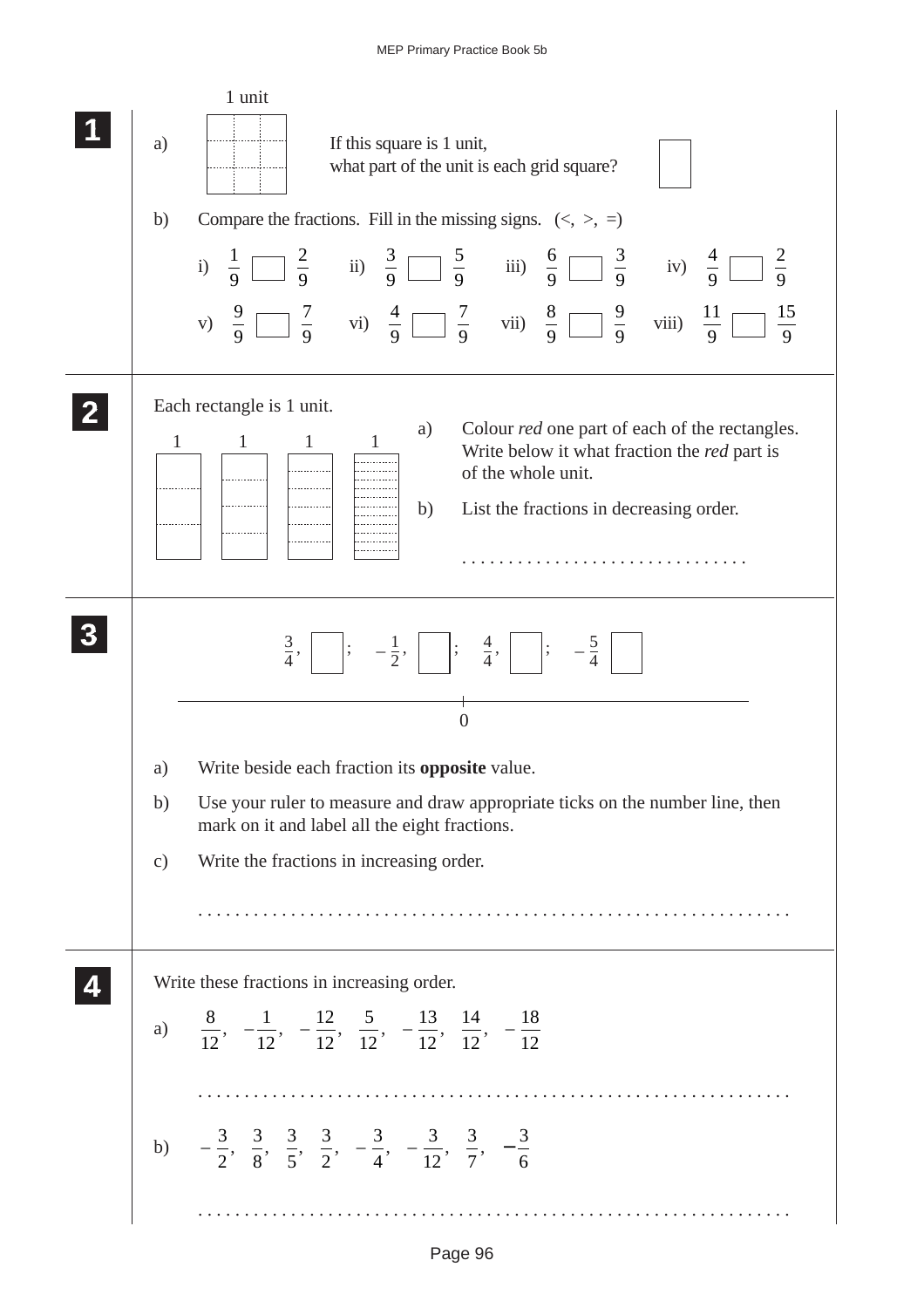| Each pentagon is 1 unit. Colour the given fractions and compare them. $(<, >$ or =)                                                                                                                                                                                                                                                                                                                                                                                                                                                                                                                                                                                                                                                                                  |
|----------------------------------------------------------------------------------------------------------------------------------------------------------------------------------------------------------------------------------------------------------------------------------------------------------------------------------------------------------------------------------------------------------------------------------------------------------------------------------------------------------------------------------------------------------------------------------------------------------------------------------------------------------------------------------------------------------------------------------------------------------------------|
| $rac{3}{5}$<br>$rac{4}{5}$<br>$rac{5}{5}$<br>$rac{7}{5}$<br>$rac{2}{5}$<br>$\frac{1}{5}$                                                                                                                                                                                                                                                                                                                                                                                                                                                                                                                                                                                                                                                                             |
| Each circle is 1 unit. Colour two parts in each circle.                                                                                                                                                                                                                                                                                                                                                                                                                                                                                                                                                                                                                                                                                                              |
|                                                                                                                                                                                                                                                                                                                                                                                                                                                                                                                                                                                                                                                                                                                                                                      |
|                                                                                                                                                                                                                                                                                                                                                                                                                                                                                                                                                                                                                                                                                                                                                                      |
| Write the fractions coloured below the circles and compare them. $(<,>or=$ )                                                                                                                                                                                                                                                                                                                                                                                                                                                                                                                                                                                                                                                                                         |
| Mark these fractions and their <b>opposite</b> values on the number line.<br>a)<br>$\frac{3}{2}$ , $-\frac{6}{6}$ , $\frac{4}{3}$ , $-\frac{5}{6}$ , $\frac{1}{2}$ , $-\frac{2}{3}$                                                                                                                                                                                                                                                                                                                                                                                                                                                                                                                                                                                  |
| $-1$<br>$\overline{2}$<br>$\Omega$<br>1<br>List all the marked fractions in increasing order.<br>b)                                                                                                                                                                                                                                                                                                                                                                                                                                                                                                                                                                                                                                                                  |
| Fill in the missing numbers.<br>a) $\frac{1}{2} + \begin{vmatrix} 1 \\ 2 \end{vmatrix} = 1$ $\frac{1}{3} + \begin{vmatrix} 1 \\ 2 \end{vmatrix} = 1$ $\frac{2}{3} + \begin{vmatrix} 1 \\ 2 \end{vmatrix} = 1$ $\frac{3}{3} + \begin{vmatrix} 1 \\ 2 \end{vmatrix} = 1$<br>$\frac{3}{7} + \begin{bmatrix} 1 \\ 1 \end{bmatrix} = 1$ $\begin{bmatrix} +\frac{2}{9} = 1 \\ \frac{4}{5} + \begin{bmatrix} 1 \\ 1 \end{bmatrix} = 1$ $\frac{4}{5} + \begin{bmatrix} 1 \\ 1 \end{bmatrix} = 2$<br>b) $1-\frac{2}{2} = \boxed{1-\frac{1}{2}} = \boxed{1-\frac{0}{2}} = \boxed{1-\frac{0}{2}} = \boxed{1-\frac{3}{4}} = \boxed{1}$<br>$2-\frac{4}{5} = \begin{bmatrix} 1 & -\frac{3}{7} & = \end{bmatrix}$ $2-\frac{6}{6} = \begin{bmatrix} 3-\frac{2}{5} & = \end{bmatrix}$ |
| Compare the fractions. Fill in the missing signs. $(<, >$ or =)<br>a) $\frac{2}{15}$ $\frac{7}{15}$ b) $\frac{6}{7}$ $\frac{1}{7}$ c) $-\frac{2}{8}$ $\frac{3}{8}$ d) $\frac{51}{10}$                                                                                                                                                                                                                                                                                                                                                                                                                                                                                                                                                                                |
| $\frac{40}{100}$<br>e) $\frac{4}{8}$ $\frac{4}{10}$ f) $\frac{3}{2}$ $\frac{3}{4}$ g) $-\frac{1}{3}$ $\frac{1}{2}$ h) $\frac{40}{50}$                                                                                                                                                                                                                                                                                                                                                                                                                                                                                                                                                                                                                                |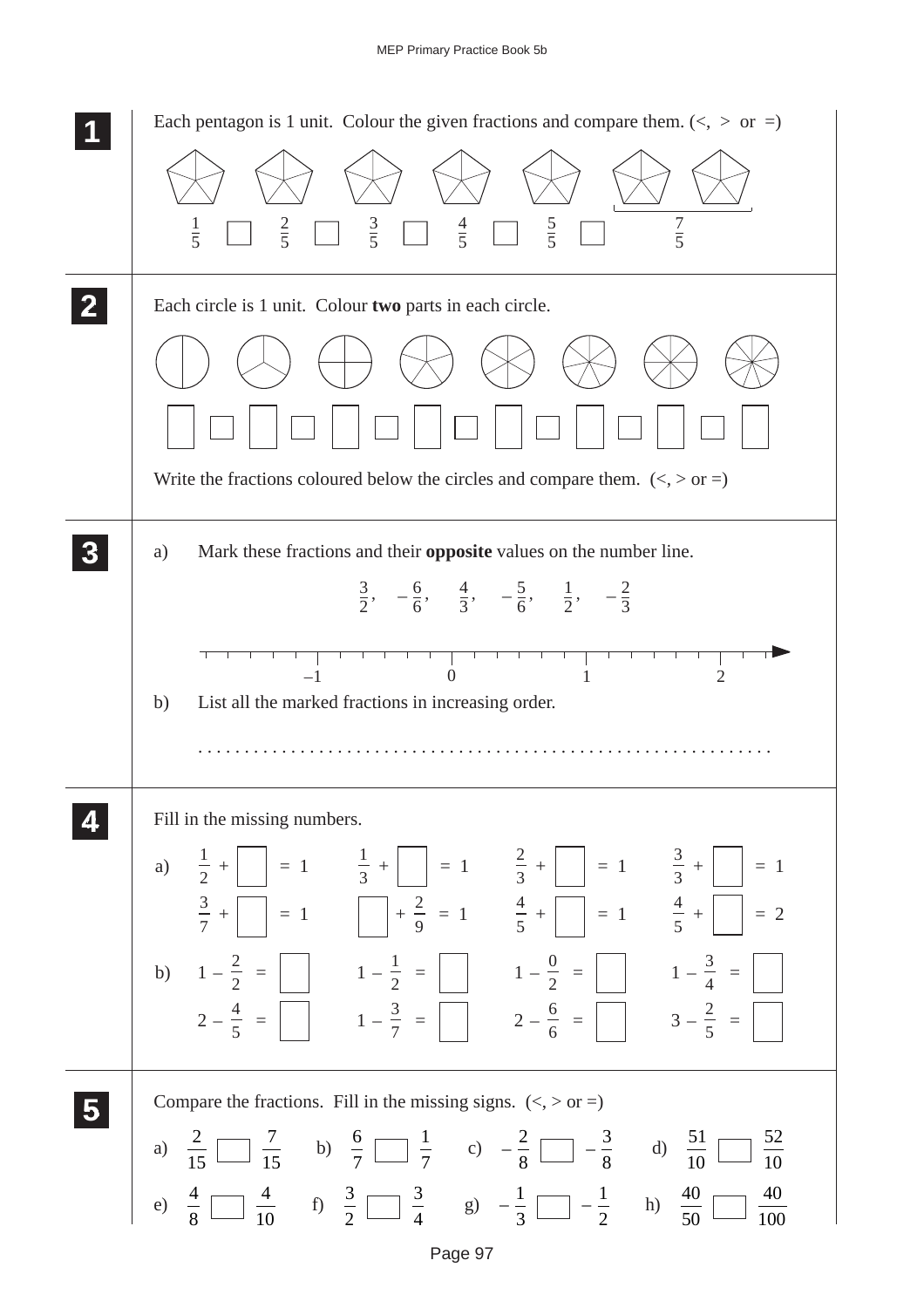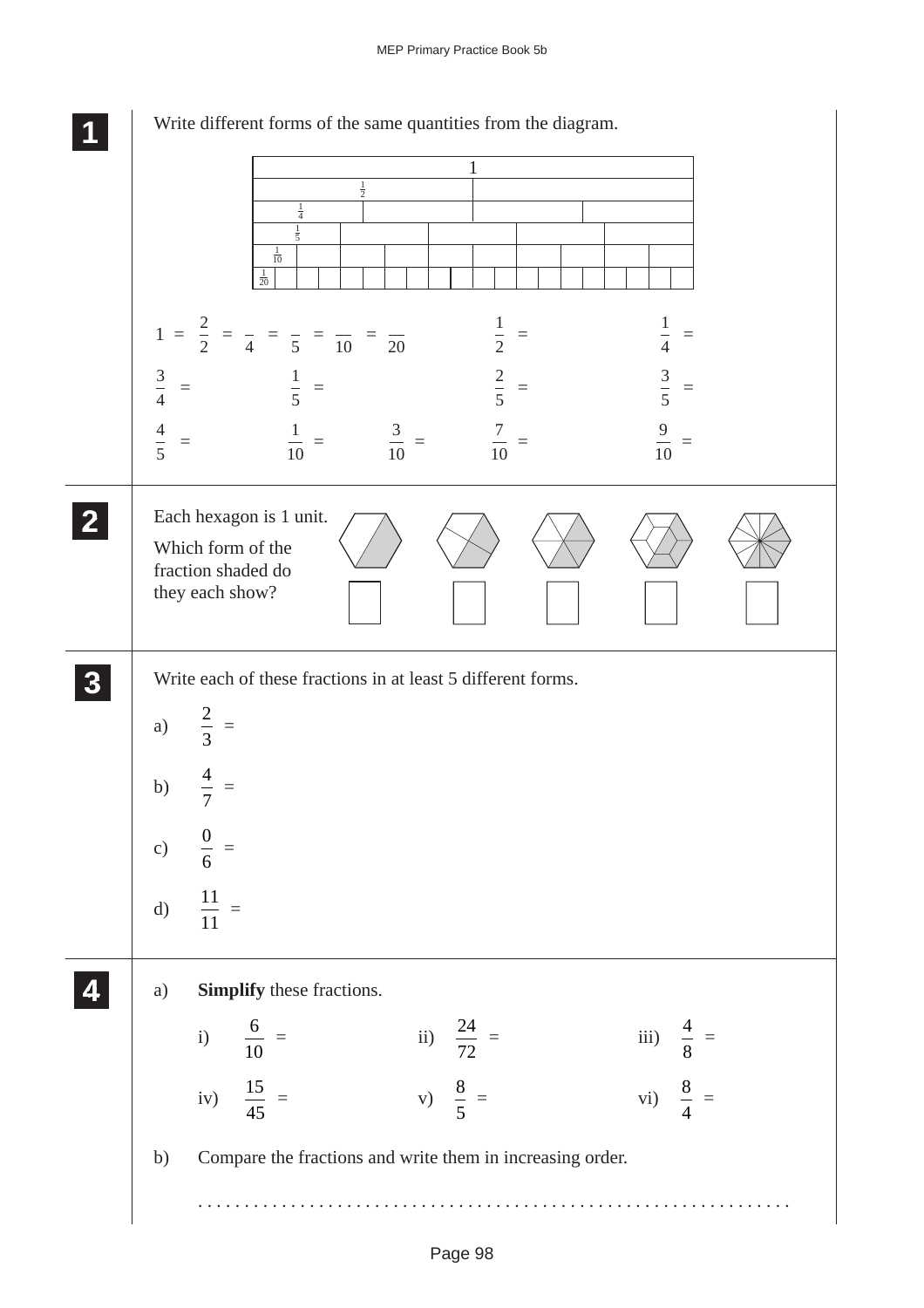| List the numbers marked on the number line in increasing order and continue the<br>sequence.                                             |
|------------------------------------------------------------------------------------------------------------------------------------------|
|                                                                                                                                          |
|                                                                                                                                          |
| Fill in the missing numerators and denominators. Write other forms of the numbers.                                                       |
| a) $\frac{3}{4} = \frac{6}{8} = \frac{\boxed{}}{12} = \frac{\boxed{}}{16} = \frac{15}{\boxed{}} = \frac{\boxed{}}{} = \frac{\boxed{}}{}$ |
| b) $\frac{6}{5} = \frac{12}{\boxed{20}} = \frac{18}{\boxed{20}} = 1 + \frac{1}{5} = 1 + \frac{1}{5}$                                     |
| c) $\frac{12}{3} = \frac{24}{\Box} = \frac{\Box}{9} = \frac{\Box}{1} = \frac{4}{\Box} = \frac{\Box}{12} = \frac{\Box}{12}$               |
| Compare the fractions in each pair. Fill in the missing signs. $(<, > 0r =)$                                                             |
| a) $\frac{3}{4}$ $\frac{5}{8}$ b) $\frac{4}{5}$ $\frac{8}{10}$ c) $\frac{7}{9}$ $\frac{2}{3}$ d) $\frac{23}{50}$ $\frac{4}{10}$          |
| e) $\frac{2}{3}$ $\frac{5}{8}$ f) $\frac{1}{4}$ $\frac{1}{5}$ g) $\frac{5}{6}$ $\frac{7}{9}$ h) $\frac{40}{30}$ $\frac{25}{20}$          |
| Draw a line segment 12 cm long in your exercise book.<br>a)                                                                              |
| Colour 2 thirds of it in <i>red</i> . How long is the <i>red</i> part?<br>$\mathbf{i}$                                                   |
| Colour 1 quarter of 2 thirds of the line segment in <i>blue</i> .<br>$\rm ii)$<br>How long is the <i>blue</i> part?                      |
| Draw another line segment 12 cm long in your exercise book.<br>b)                                                                        |
| Colour 1 quarter of it in <i>yellow</i> . How long is the <i>yellow</i> part?<br>$\mathbf{i}$                                            |
| Colour 2 thirds of 1 quarter of the line segment in green.<br>$\rm ii)$                                                                  |
| How long is the <i>green</i> part?                                                                                                       |
| How many centimetres are in:                                                                                                             |
| 2 fifths of 10 metres<br>2 fifths of 1 metre?<br>b)<br>a)                                                                                |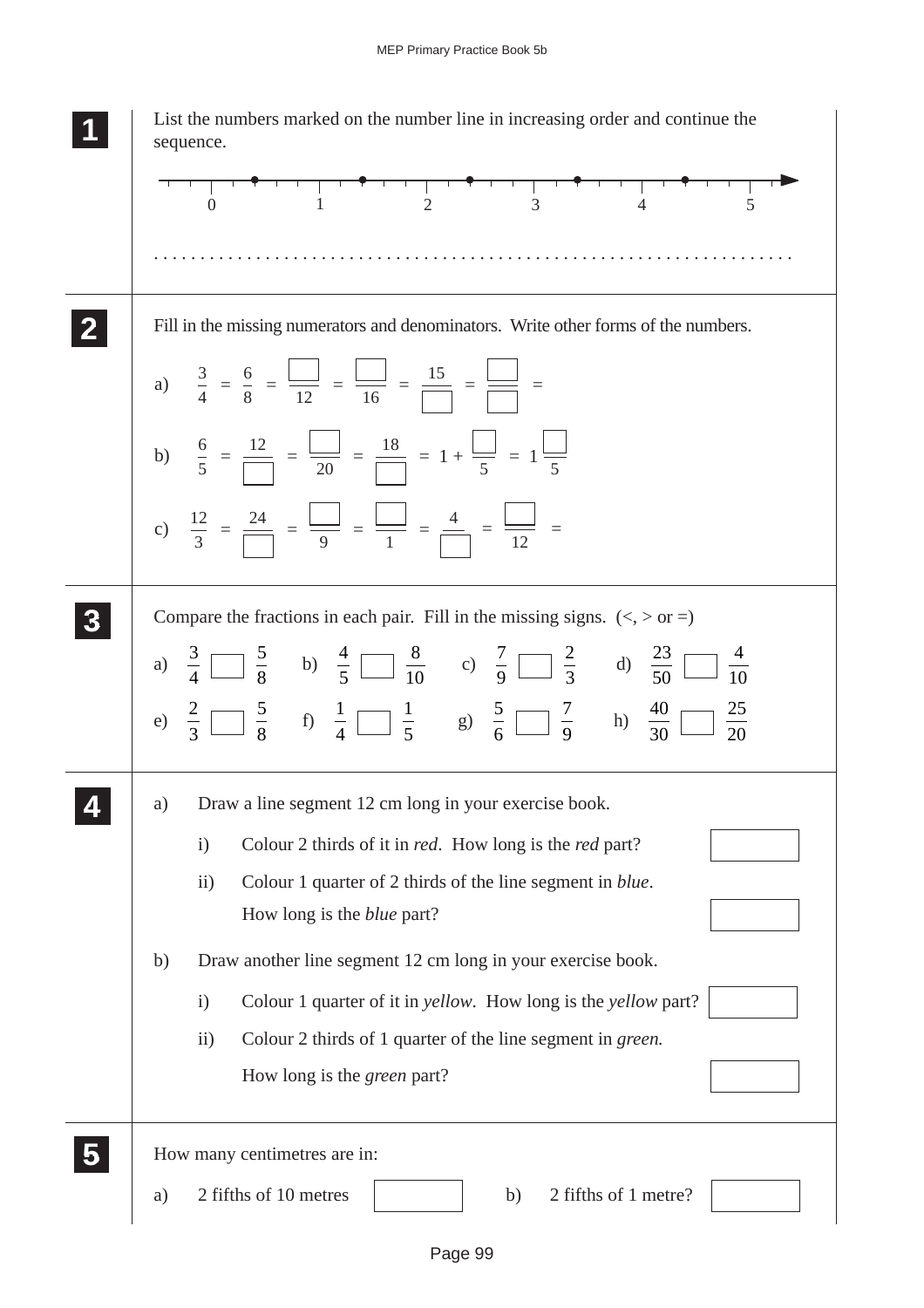| 1 unit<br>If this square is 1 unit,<br>a)<br>what part of the unit is 1 grid square?                                                                                                                                                                                                                         |
|--------------------------------------------------------------------------------------------------------------------------------------------------------------------------------------------------------------------------------------------------------------------------------------------------------------|
| Compare the fractions. Fill in the missing signs. $(\langle, \rangle, =)$<br>b)                                                                                                                                                                                                                              |
| i) $\frac{1}{16}$ $\frac{3}{16}$ ii) $\frac{5}{16}$ $\frac{1}{4}$ iii) $\frac{12}{16}$ $\frac{6}{8}$ iv) $\frac{8}{16}$ $\frac{7}{16}$<br>v) $\frac{5}{16}$ $\frac{1}{2}$ vi) $\frac{1}{4}$ $\frac{4}{16}$ vii) $\frac{17}{16}$ $\frac{19}{16}$ viii) $\frac{16}{16}$ $\frac{7}{8}$                          |
| Fill in the missing numerators and denominators.                                                                                                                                                                                                                                                             |
| a) $\frac{4}{12} = \frac{\boxed{}}{3}$ b) $\frac{3}{\boxed{}} = \frac{1}{2}$ c) $\frac{15}{20} = \frac{\boxed{}}{4}$ d) $\frac{\boxed{}}{10} = \frac{1}{2}$                                                                                                                                                  |
| e) $\frac{5}{\sqrt{1}} = \frac{1}{3}$ f) $\frac{4}{8} = \frac{\sqrt{11}}{32}$ g) $\frac{3}{7} = \frac{\sqrt{11}}{21}$ h) $\frac{\sqrt{11}}{48} = \frac{3}{4}$                                                                                                                                                |
| Mark these fractions<br>a)<br>$\frac{3}{5}$ , $-\frac{1}{5}$ , $\frac{6}{5}$ , $\frac{4}{10}$ , $-\frac{6}{10}$ , $\frac{4}{5}$<br>on the number line.                                                                                                                                                       |
| $\begin{array}{c}\n\begin{array}{c}\n1 \\ -1\n\end{array}\n\end{array}$<br>List all the fractions<br>b)<br>in decreasing order.                                                                                                                                                                              |
| Compare the quantities. Fill in the missing signs. $(>, <, =)$                                                                                                                                                                                                                                               |
| 1500 ml b) $1\frac{1}{4}$ litres<br>a) $1\frac{1}{2}$ litres<br>1500 ml                                                                                                                                                                                                                                      |
| c) $1\frac{2}{3}$ hours $\Box$<br>100 minutes d) $1\frac{1}{3}$ days<br>30 hours                                                                                                                                                                                                                             |
| 2500 m f) $1\frac{2}{3}$ years<br>e) $2\frac{1}{4}$ km<br>20 months                                                                                                                                                                                                                                          |
| g) $1\frac{1}{20}$ m 105 cm h) $1\frac{4}{5}$ kg $\Box$<br>1400 g                                                                                                                                                                                                                                            |
| Compare the fractions. Fill in the missing signs. $(\langle, \rangle, =)$                                                                                                                                                                                                                                    |
| $\frac{20}{50}$                                                                                                                                                                                                                                                                                              |
| a) $\frac{3}{4}$ $\begin{array}{ccc ccc} 7 & & b) & \frac{1}{7} & \frac{1}{6} & c) & -\frac{2}{9} & -\frac{1}{3} & d) & \frac{4}{10} & \frac{20}{50} \ e) & \frac{2}{3} & \frac{3}{4} & f) & \frac{1}{7} & \frac{4}{28} & g) & \frac{30}{25} & \frac{25}{20} & h) & \frac{15}{45} & \frac{2}{6} \end{array}$ |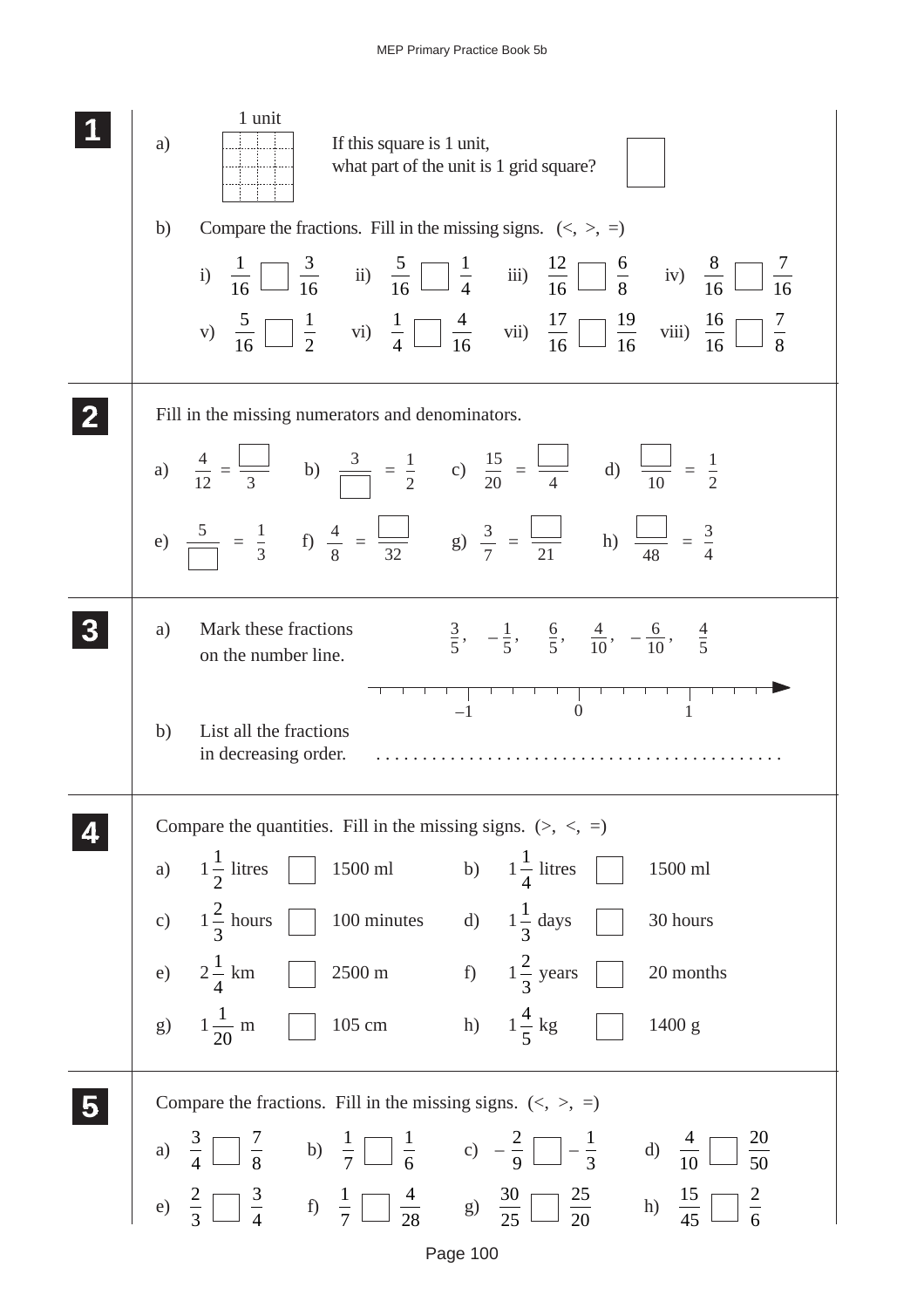| Put these numbers into three groups.                                                                                                                                                                                                                                                                                                                                                                                                                                                        |
|---------------------------------------------------------------------------------------------------------------------------------------------------------------------------------------------------------------------------------------------------------------------------------------------------------------------------------------------------------------------------------------------------------------------------------------------------------------------------------------------|
| $\frac{1}{8}$ $\frac{2}{4}$ $\frac{3}{2}$ $\frac{5}{8}$ $\frac{7}{2}$ $\frac{1}{2}$ $\frac{4}{4}$ $\frac{6}{6}$ $\frac{3}{8}$ $\frac{7}{9}$ $\frac{8}{8}$ $\frac{7}{6}$                                                                                                                                                                                                                                                                                                                     |
| Less than $1:$ $\ldots$ $\ldots$ $\ldots$ $\ldots$ $\ldots$ $\ldots$ $\ldots$ $\ldots$ $\ldots$ $\ldots$ $\ldots$                                                                                                                                                                                                                                                                                                                                                                           |
|                                                                                                                                                                                                                                                                                                                                                                                                                                                                                             |
|                                                                                                                                                                                                                                                                                                                                                                                                                                                                                             |
| Greater than 1:                                                                                                                                                                                                                                                                                                                                                                                                                                                                             |
| What part of each diagram is shaded? Write the fraction and show it as as an addition.                                                                                                                                                                                                                                                                                                                                                                                                      |
| b) $1$<br>$\mathbf{1}$<br>c) $1$<br>$\mathbf{d}$<br>a)<br>$\frac{1}{\sqrt{1-\frac{1}{2}}\cdot\frac{1}{\sqrt{1-\frac{1}{2}}\cdot\frac{1}{\sqrt{1-\frac{1}{2}}\cdot\frac{1}{\sqrt{1-\frac{1}{2}}\cdot\frac{1}{\sqrt{1-\frac{1}{2}}\cdot\frac{1}{\sqrt{1-\frac{1}{2}}\cdot\frac{1}{\sqrt{1-\frac{1}{2}}\cdot\frac{1}{\sqrt{1-\frac{1}{2}}\cdot\frac{1}{\sqrt{1-\frac{1}{2}}\cdot\frac{1}{\sqrt{1-\frac{1}{2}}\cdot\frac{1}{\sqrt{1-\frac{1}{2}}\cdot\frac{1}{\sqrt{1-\frac{1}{2}}\cdot\frac{1$ |
|                                                                                                                                                                                                                                                                                                                                                                                                                                                                                             |
|                                                                                                                                                                                                                                                                                                                                                                                                                                                                                             |
| Andrew planted 2 ninths of his garden with strawberries                                                                                                                                                                                                                                                                                                                                                                                                                                     |
| and 5 ninths of his garden with gooseberries.                                                                                                                                                                                                                                                                                                                                                                                                                                               |
| Shade the part used for strawberries in <i>red</i> and the part<br>a)<br>used for gooseberries in green.                                                                                                                                                                                                                                                                                                                                                                                    |
| What part of his garden did Andrew use to plant the fruit?<br>b)                                                                                                                                                                                                                                                                                                                                                                                                                            |
| What part of his garden did he <b>not</b> use to plant the fruit?<br>$\mathbf{c})$                                                                                                                                                                                                                                                                                                                                                                                                          |
|                                                                                                                                                                                                                                                                                                                                                                                                                                                                                             |
| In your exercise book, write each fraction as an addition so that one of the terms<br>a)<br>is a whole number and the other is a fraction.                                                                                                                                                                                                                                                                                                                                                  |
| <i>Example</i> $\frac{7}{3} = 1 + \frac{4}{3} = 2 + \frac{1}{3}$                                                                                                                                                                                                                                                                                                                                                                                                                            |
|                                                                                                                                                                                                                                                                                                                                                                                                                                                                                             |
| i) $\frac{9}{7}$ ii) $\frac{16}{5}$ iii) $\frac{49}{22}$ iv) $\frac{13}{4}$                                                                                                                                                                                                                                                                                                                                                                                                                 |
| Write each sum as a single fraction. <i>Example</i> $2 + \frac{3}{5} = \frac{13}{5}$<br>b)                                                                                                                                                                                                                                                                                                                                                                                                  |
| i) $1 + \frac{1}{2}$ ii) $1 + \frac{2}{3}$ iii) $3 + \frac{1}{5}$ iv) $5 + \frac{2}{7}$ v) $3 + \frac{7}{4}$ vi) $6 + \frac{2}{9}$                                                                                                                                                                                                                                                                                                                                                          |
|                                                                                                                                                                                                                                                                                                                                                                                                                                                                                             |
| b) $\frac{7}{3} - \frac{2}{3} =$<br>5 a) $\frac{1}{4} + \frac{3}{4} + \frac{7}{4} + \frac{2}{4} =$                                                                                                                                                                                                                                                                                                                                                                                          |
|                                                                                                                                                                                                                                                                                                                                                                                                                                                                                             |
| c) $\frac{9}{11} + \frac{3}{11} - \frac{1}{11} - \frac{5}{11} =$<br>d) $\frac{110}{50} - \frac{41}{50} + \frac{12}{50} =$                                                                                                                                                                                                                                                                                                                                                                   |
|                                                                                                                                                                                                                                                                                                                                                                                                                                                                                             |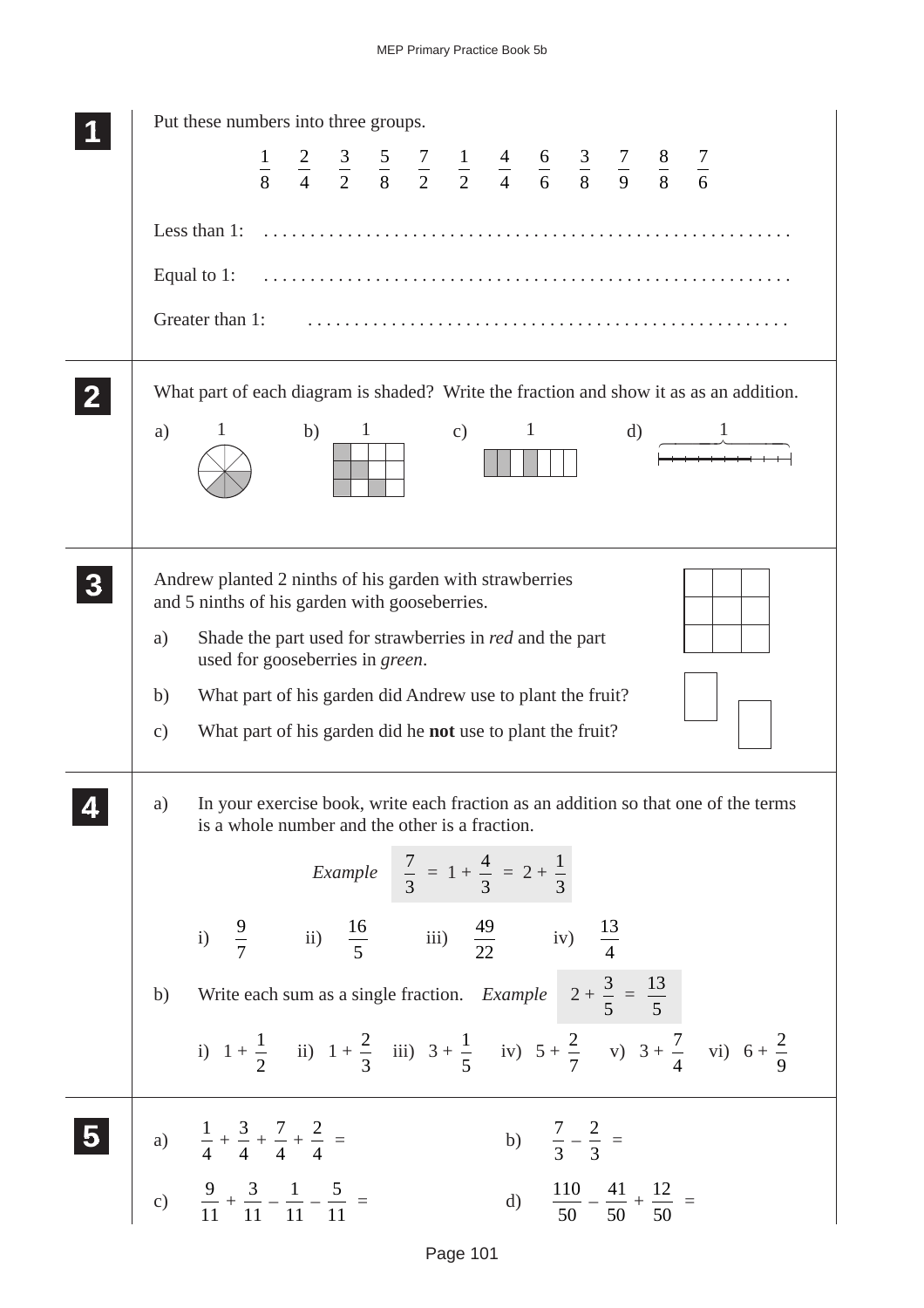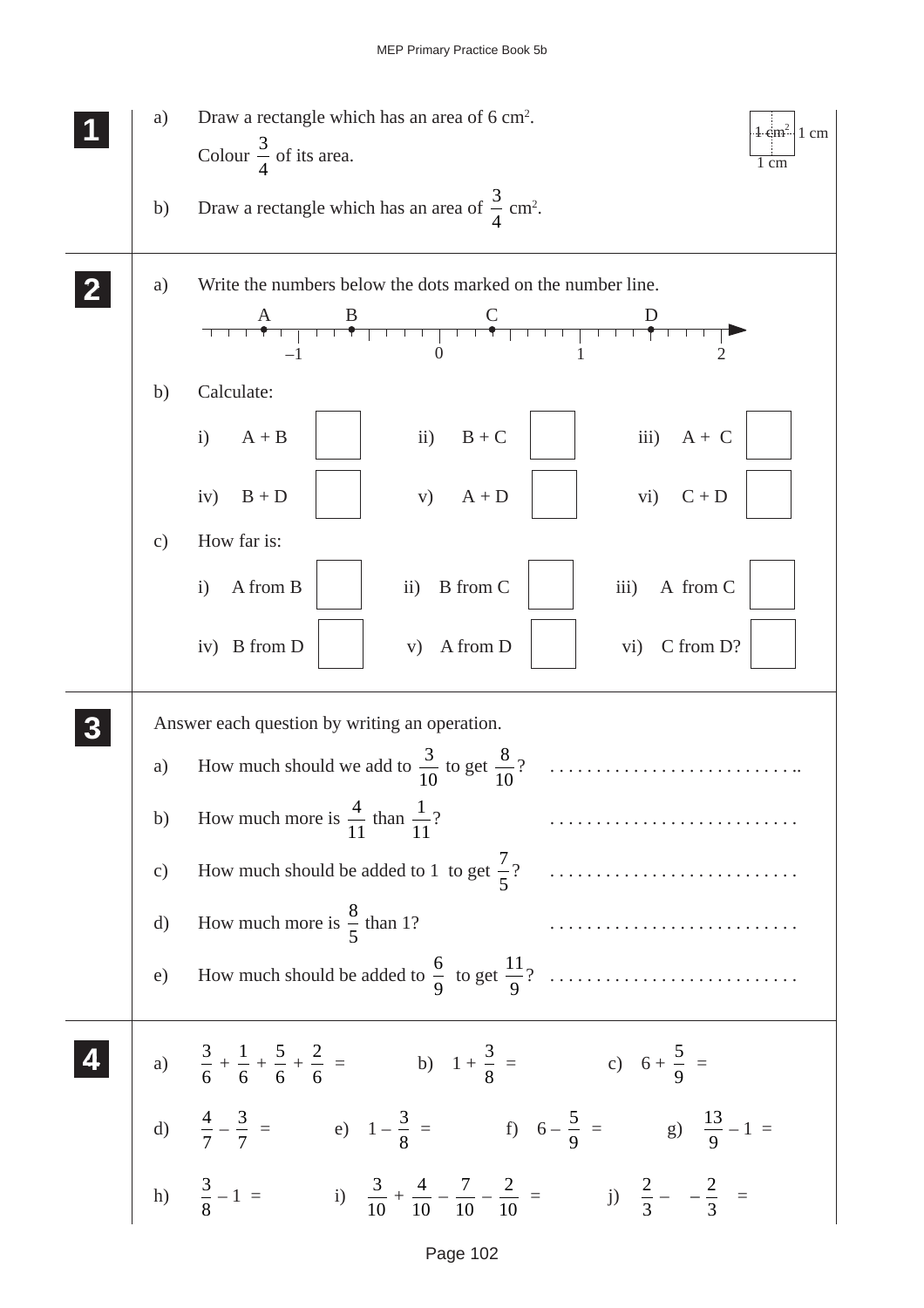| Do the calculations.                                                                                                                                      |
|-----------------------------------------------------------------------------------------------------------------------------------------------------------|
| a) $\frac{1}{6} + \frac{1}{6} + \frac{1}{6} =$ b) $\frac{2}{5} + \frac{1}{5} =$<br>c) $\frac{5}{8} - \frac{2}{8} =$                                       |
| d) $\frac{3}{7} + \frac{1}{7} + \frac{2}{7} =$ e) $\frac{8}{10} + \frac{3}{10} - \frac{5}{10} + \frac{2}{10} =$<br>f) $\frac{3}{9} - \frac{7}{9} =$       |
| g) $1\frac{2}{3} + \frac{1}{3} =$<br>h) $2\frac{8}{9} - \frac{5}{9} =$<br>i) $4\frac{2}{3} - 3\frac{1}{3} =$                                              |
| Calculate the sums and differences. Use the diagrams to help you.                                                                                         |
|                                                                                                                                                           |
| i) $\frac{3}{8} + \frac{1}{4} =$ ii) $\frac{5}{8} - \frac{1}{2} =$ iii) $\frac{3}{8} + \frac{1}{2} - \frac{1}{4} =$<br>b) $1 \mid \mid \mid$              |
| c) $1 \leftarrow$<br>i) $\frac{2}{9} + \frac{2}{3} =$ ii) $\frac{8}{9} - \frac{2}{3} =$ iii) $\frac{1}{9} + \frac{2}{3} - \frac{4}{9} =$                  |
| Calculate the sums and differences. Write details in your exercise book if necessary.                                                                     |
| a) $\frac{2}{5} + \frac{3}{10} =$ b) $\frac{5}{12} + \frac{3}{4} =$<br>c) $\frac{1}{3} + \frac{2}{9} - \frac{3}{18} =$                                    |
| d) $\frac{6}{2} + \frac{4}{10} + \frac{3}{5} =$ e) $\frac{3}{5} - \frac{4}{10} =$<br>f) $\frac{11}{12} - \frac{3}{4} =$                                   |
| g) $\frac{3}{7} - \frac{2}{21} =$<br>h) $\frac{21}{12} - \frac{4}{3} =$<br>i) $1\frac{2}{3} - \frac{7}{6} =$                                              |
| Start from 0 and draw these steps along the number line one after the other. Convert the<br>fractions first. Where do you end up? Mark it and label it.   |
| $\frac{3}{4}$ , $-\frac{1}{2}$ , $-\frac{1}{4}$ , $\frac{3}{8}$ , $\frac{2}{4}$ , $-\frac{5}{8}$ , $\frac{1}{2}$                                          |
|                                                                                                                                                           |
| Solve the equations. Draw suitable number lines in your exercise book if necessary.                                                                       |
| b) $\frac{3}{8} - b = \frac{1}{8}$ c) $\frac{7}{4} + c = \frac{11}{4}$<br>a) $\frac{1}{3} + a = \frac{3}{3}$                                              |
| $a = \ldots \ldots$<br>$b = \ldots \ldots$<br>$c = \ldots \ldots$                                                                                         |
| d) $d - \frac{3}{7} = \frac{2}{7}$<br>e) $e + \frac{7}{9} = 1$<br>f) $1 + f = \frac{6}{5}$<br>$d = \dots \dots$<br>$e = \dots \dots$<br>$f = \dots \dots$ |
| $e = \ldots \ldots \qquad f = \ldots \ldots$                                                                                                              |

Page 103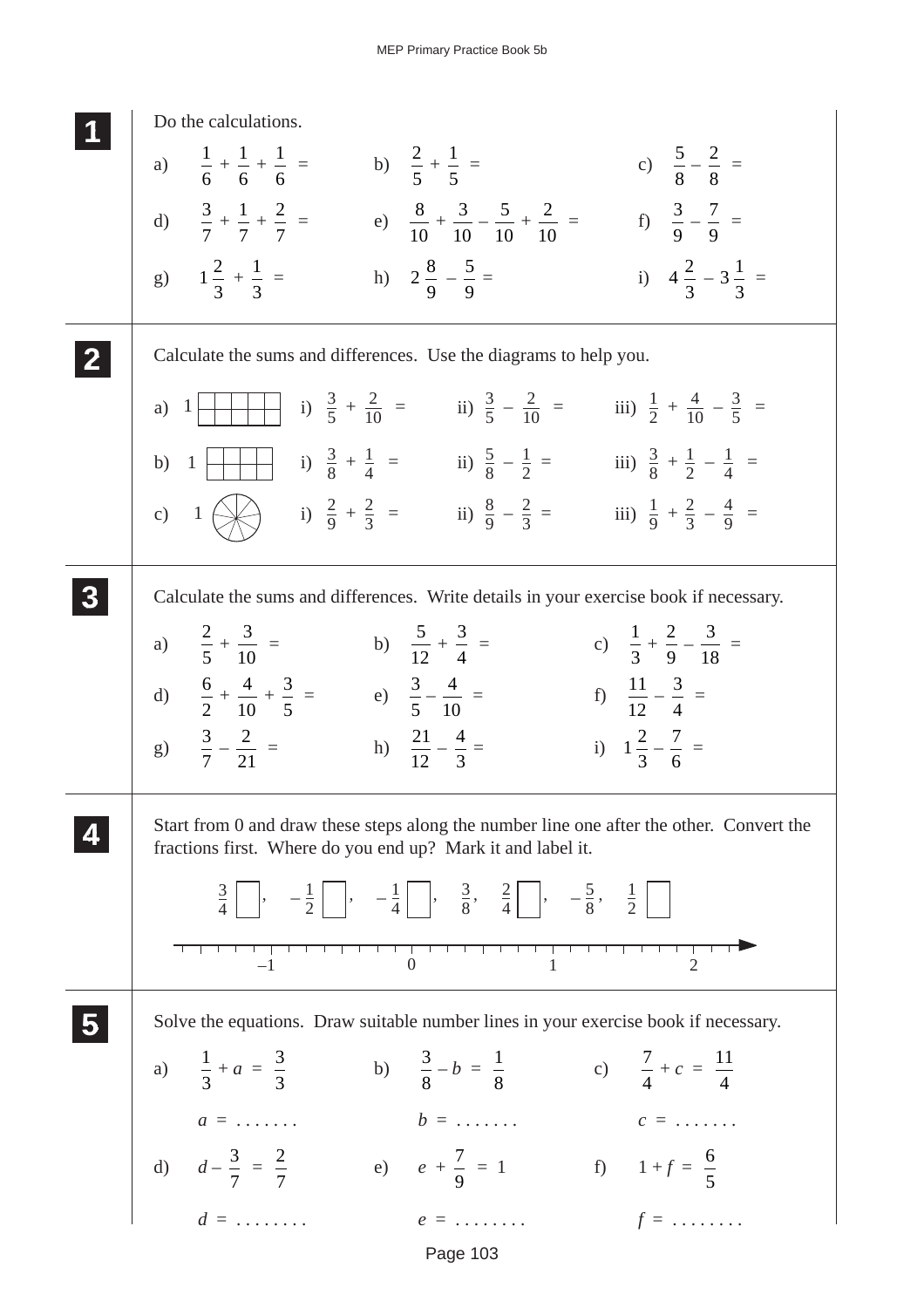![](_page_23_Figure_1.jpeg)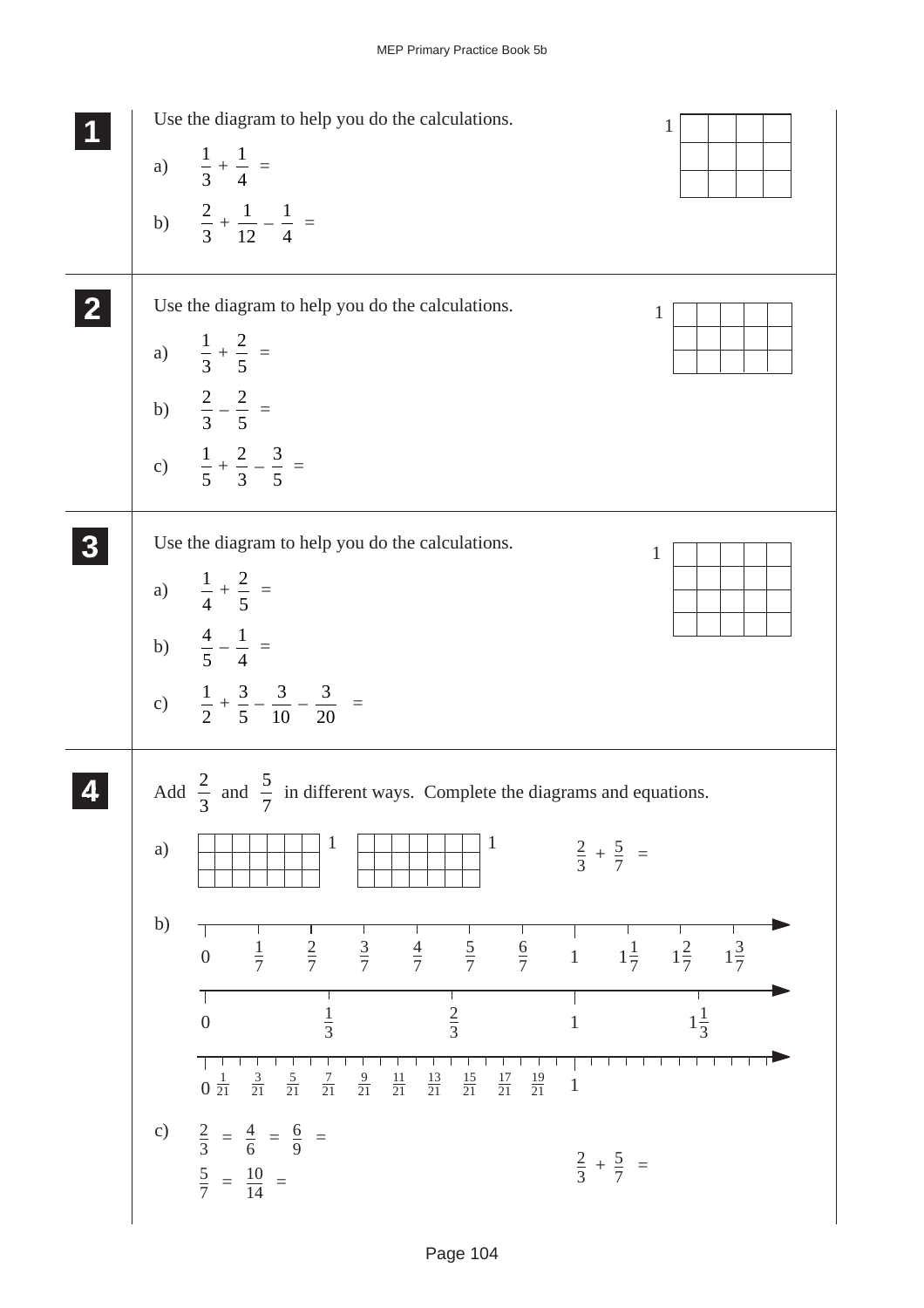|              | Jim planted 3 eighths of his vegetable garden with beetroot<br>and one quarter of it with leeks.                                                                                                                                                                                                                                                                                                                                                                                           |
|--------------|--------------------------------------------------------------------------------------------------------------------------------------------------------------------------------------------------------------------------------------------------------------------------------------------------------------------------------------------------------------------------------------------------------------------------------------------------------------------------------------------|
| a)           | Shade the part used for beetroot in red and the part<br>used for leeks in green.                                                                                                                                                                                                                                                                                                                                                                                                           |
| b)           | What part of the vegetable garden has not yet been used?                                                                                                                                                                                                                                                                                                                                                                                                                                   |
|              | a) $\frac{1}{4} + a = \frac{3}{4}$<br>b) $\frac{5}{7} - b = \frac{1}{7}$<br>c) $\frac{7}{5} + c = \frac{9}{5}$                                                                                                                                                                                                                                                                                                                                                                             |
|              | $b = \ldots \ldots$<br>$c = \ldots \ldots$<br>$a = \ldots \ldots$<br>d) $d-\frac{5}{9}=\frac{4}{9}$ e) $e+\frac{3}{8}=2$<br>f) $1+f = \frac{7}{6}$                                                                                                                                                                                                                                                                                                                                         |
|              | $d = \ldots \ldots$<br>$f = \ldots \ldots$<br>$e = \ldots \ldots$                                                                                                                                                                                                                                                                                                                                                                                                                          |
|              | Solve the problems in your exercise book.                                                                                                                                                                                                                                                                                                                                                                                                                                                  |
| a)           | John had £10. He spent one fifth of his money on a book and one tenth on a torch.<br>How much money does he have left?                                                                                                                                                                                                                                                                                                                                                                     |
| b)           | Sally had a collection of 300 stamps but lost interest in it. She sold 120 stamps<br>and gave one third of what was left to her brother.                                                                                                                                                                                                                                                                                                                                                   |
|              | How many stamps did she give to her brother?<br>$\mathbf{i}$                                                                                                                                                                                                                                                                                                                                                                                                                               |
|              | $\rm ii)$<br>How many stamps does Sally still have left?                                                                                                                                                                                                                                                                                                                                                                                                                                   |
|              | Calculate the sums and differences                                                                                                                                                                                                                                                                                                                                                                                                                                                         |
|              | a) $\frac{3}{5} + \frac{3}{10} =$ b) $\frac{7}{8} + \frac{1}{4} =$<br>c) $\frac{1}{2} + \frac{1}{10} - \frac{2}{5} =$                                                                                                                                                                                                                                                                                                                                                                      |
|              | d) $\frac{4}{11} + \frac{5}{11} - \frac{2}{11} =$ e) $\frac{7}{12} - \frac{1}{3} =$<br>f) $\frac{5}{7} - \frac{5}{21} =$                                                                                                                                                                                                                                                                                                                                                                   |
|              | g) $\frac{2}{3} + \frac{2}{9} - \frac{3}{18} =$ h) $\frac{1}{4} + \frac{3}{8} - \frac{5}{16} =$<br>i) $1\frac{1}{5} - \frac{3}{10} =$                                                                                                                                                                                                                                                                                                                                                      |
| a)           |                                                                                                                                                                                                                                                                                                                                                                                                                                                                                            |
| b)           | What has been done to $\frac{10}{17}$ to get 2?                                                                                                                                                                                                                                                                                                                                                                                                                                            |
| c)           | What has been done to $\frac{3}{10}$ to get $\frac{3}{5}$ ?<br>$\begin{minipage}{.4\linewidth} \begin{tabular}{l} \hline \textbf{1} & \textbf{2} & \textbf{3} & \textbf{4} & \textbf{5} & \textbf{5} & \textbf{6} & \textbf{6} & \textbf{7} & \textbf{8} & \textbf{9} & \textbf{10} & \textbf{10} & \textbf{10} & \textbf{10} & \textbf{10} & \textbf{10} & \textbf{10} & \textbf{10} & \textbf{10} & \textbf{10} & \textbf{10} & \textbf{10} & \textbf{10} & \textbf{10} & \textbf{10} &$ |
| $\mathrm{d}$ |                                                                                                                                                                                                                                                                                                                                                                                                                                                                                            |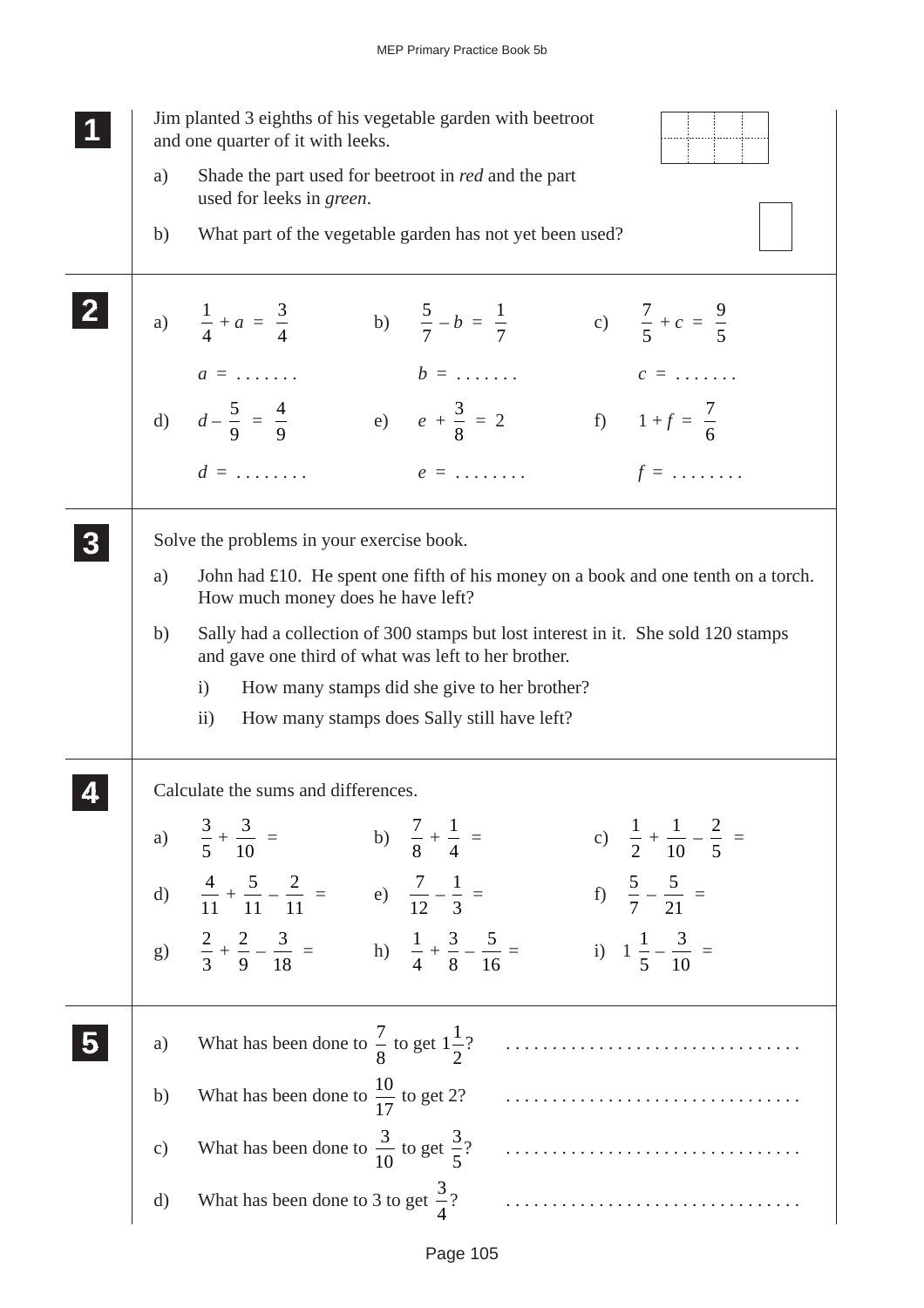| Calculate the sums and differences. Write details in your exercise book.                                                                                                      |
|-------------------------------------------------------------------------------------------------------------------------------------------------------------------------------|
| a) i) $\frac{3}{7} + \frac{2}{7} =$ ii) $\frac{13}{20} - \frac{6}{20} =$ iii) $1 - \frac{5}{9} =$ iv) $1 + \frac{3}{8} =$                                                     |
| b) i) $\frac{4}{10} + \frac{2}{5} =$ ii) $\frac{3}{4} - \frac{5}{8} =$ iii) $\frac{5}{6} + \frac{1}{3} - \frac{1}{2} =$                                                       |
| This $3 \times 8$ rectangle is 1 unit.<br>1<br>Use it to help you do the additions and subtractions.                                                                          |
| a) i) $\frac{3}{8} + \frac{4}{8} =$<br>iii) $\frac{7}{8} - \frac{3}{4} =$<br>ii) $\frac{1}{2} + \frac{1}{4} + \frac{1}{8} =$                                                  |
| b) i) $\frac{2}{3} + \frac{1}{8} =$ ii) $\frac{1}{3} + \frac{3}{8} =$<br>iii) $\frac{7}{8} - \frac{2}{3} =$                                                                   |
| c) i) $\frac{1}{6} + \frac{5}{24} =$ ii) $\frac{5}{8} - \frac{1}{6} =$<br>iii) $\frac{5}{12} + \frac{7}{24} - \frac{1}{8} =$                                                  |
| People in Britain need to heat their houses for 7 months of the year.<br>For what part of the year do British people<br>Plan:<br>a)<br>not need to heat their houses?         |
| Answer: $\ldots \ldots$<br>For how many months will British people<br>Plan:<br>b)<br>heat their houses over the next 5 years?<br>$Answer: \ldots \ldots \ldots \ldots \ldots$ |
| The 3 jugs each have a capacity of 5 litres.<br>The first jug is a third full, the second jug<br>is half full and the third jug is a quarter full<br>of water.                |
| If all the water is poured into one of the jugs<br>Plan:<br>what part of the jug will be filled?                                                                              |
|                                                                                                                                                                               |
| What part of each square is shaded?<br>$\rm i)$<br>a)<br>11)<br>111)<br>Subtract the smallest<br>b)<br>from the greatest fraction.                                            |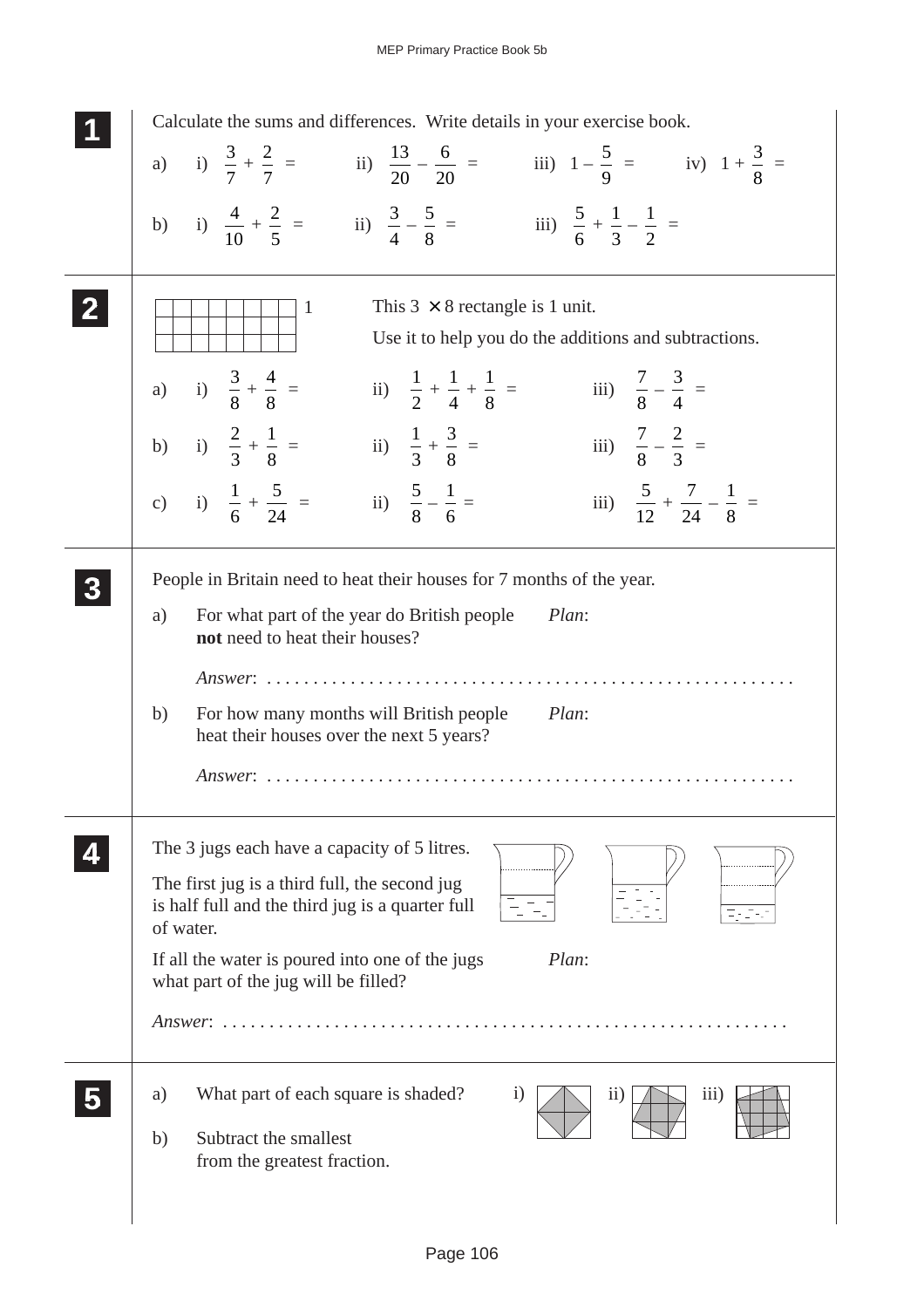| Solve the equations.                                                                                                                         |
|----------------------------------------------------------------------------------------------------------------------------------------------|
| a) $\frac{1}{2} + a = \frac{3}{2}$ b) $\frac{3}{4} - b = \frac{1}{4}$ c) $\frac{7}{8} + c = \frac{11}{8}$ d) $d - \frac{3}{7} = \frac{2}{7}$ |
| $d = \ldots \ldots$<br>$b = \ldots \ldots$<br>$c = \ldots \ldots$<br>$a = \ldots \ldots$                                                     |
| e) $e + \frac{7}{9} = 1$ f) $1 + f = \frac{6}{5}$ g) $2 - g = \frac{7}{5}$ h) $h - \frac{5}{6} = 1$                                          |
| $f = \ldots \ldots$<br>$h = \ldots \ldots$<br>$e = \ldots \ldots$<br>$g = \ldots \ldots$                                                     |
| What part of the unit square is shaded?<br>a)<br>$\cdots \cdots \cdots \cdots \cdots$                                                        |
| What part is <b>not</b> shaded?<br>b)                                                                                                        |
| What area is shaded if the area of<br>$\mathcal{C}$ )<br>the unit square is $64 \text{ m}^2$ ?                                               |
| The first number in a sequence is $\frac{2}{3}$ . We know that each of the other terms is $\frac{1}{2}$ more                                 |
| than the previous term. Write down the first five terms and add them up.                                                                     |
| $a_i$ :<br>$a_{\gamma}$ :<br>$a_{\alpha}$ :<br>$a_i$ :<br>$a_{\varsigma}$ :                                                                  |
| $a_1 + a_2 + a_3 + a_4 + a_5$                                                                                                                |
|                                                                                                                                              |
| Mum made 18 butterfly cakes for Saturday tea.                                                                                                |
| If Andrew ate $\frac{1}{3}$ of them, how many cakes did he eat?<br>a)                                                                        |
| If Bella at $\frac{2}{9}$ of them, how many cakes did she eat?<br>b)                                                                         |
| If Christine ate $\frac{2}{6}$ of them, how many cakes did she eat?<br>$\mathbf{c})$                                                         |
| If Mum ate what was left, how many cakes did she eat?<br>d)                                                                                  |
| Three eighths of a 4 m 24 cm long pipe was cut off.                                                                                          |
| What part of the pipe was left?<br>a)                                                                                                        |
| Plan:<br>How many cm were cut off?<br>b)                                                                                                     |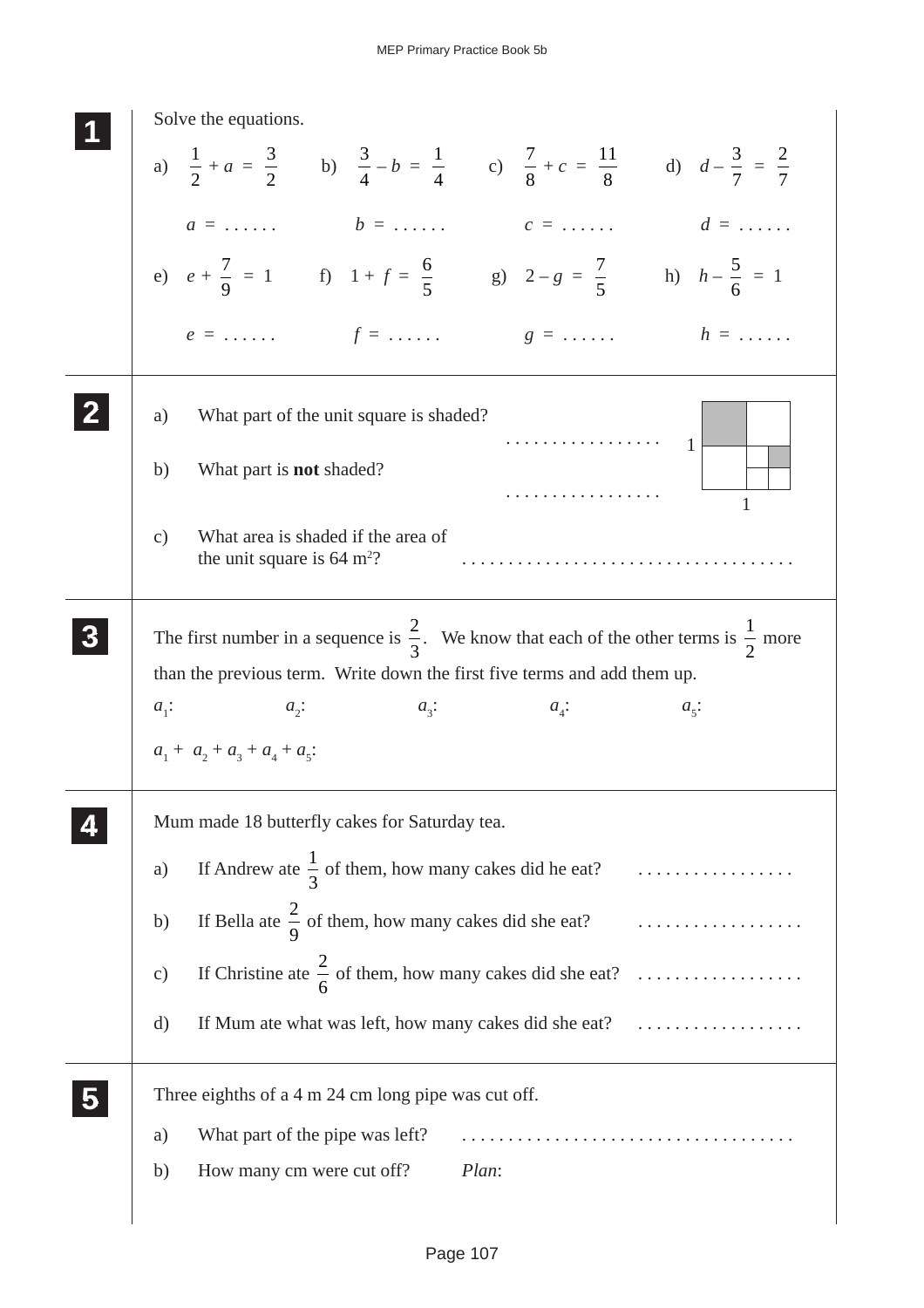| Do the calculations. Write details in your exercise book where needed.                                                          |
|---------------------------------------------------------------------------------------------------------------------------------|
| a) i) $\frac{4}{15} + \frac{9}{15} =$ ii) $\frac{14}{20} - \frac{9}{20} =$ iii) $\frac{1}{2} + \frac{5}{3} + \frac{1}{3} - 1 =$ |
| b) i) $\frac{3}{2} + \frac{3}{10} =$ ii) $\frac{17}{18} - \frac{2}{3} =$ iii) $\frac{5}{15} + \frac{1}{5} - \frac{1}{3} =$      |
| c) i) $\frac{4}{7} + \frac{1}{6} =$ ii) $\frac{4}{5} - \frac{3}{11} =$ iii) $\frac{1}{2} + \frac{1}{3} - \frac{2}{5} =$         |
| d) i) $\frac{3}{10} + \frac{6}{15} =$ ii) $\frac{7}{9} - \frac{1}{6} =$ iii) $\frac{7}{12} + \frac{3}{4} - \frac{9}{20} =$      |
| Calculate:                                                                                                                      |
| a) $\frac{2}{3}$ of 60 metres                                                                                                   |
| b) $\frac{1}{4}$ of 3 hours                                                                                                     |
| c) $\frac{7}{5}$ of 40 litres                                                                                                   |
| d) $2\frac{1}{4}$ times 80 kg                                                                                                   |
| Calculate the whole quantity if:                                                                                                |
|                                                                                                                                 |
| b) $\frac{1}{4}$ of it is 3 hours                                                                                               |
| $\frac{7}{5}$ of it is 35 litres<br>$\mathbf{c})$                                                                               |
| $2\frac{1}{4}$ times it is 90 kg<br>$\mathbf{d}$                                                                                |
| Jim was putting up a 120 m fence around his garden. On the first day he put up $\frac{3}{5}$ of                                 |
| the fence. How many metres of fence did he still have to put up?                                                                |
|                                                                                                                                 |
| I had 24 marbles. I lost 1 third of them, then I lost another 12 marbles.                                                       |
| How many marbles did I have left?<br>a)                                                                                         |
| What part of the 24 marbles did I have left?<br>b)                                                                              |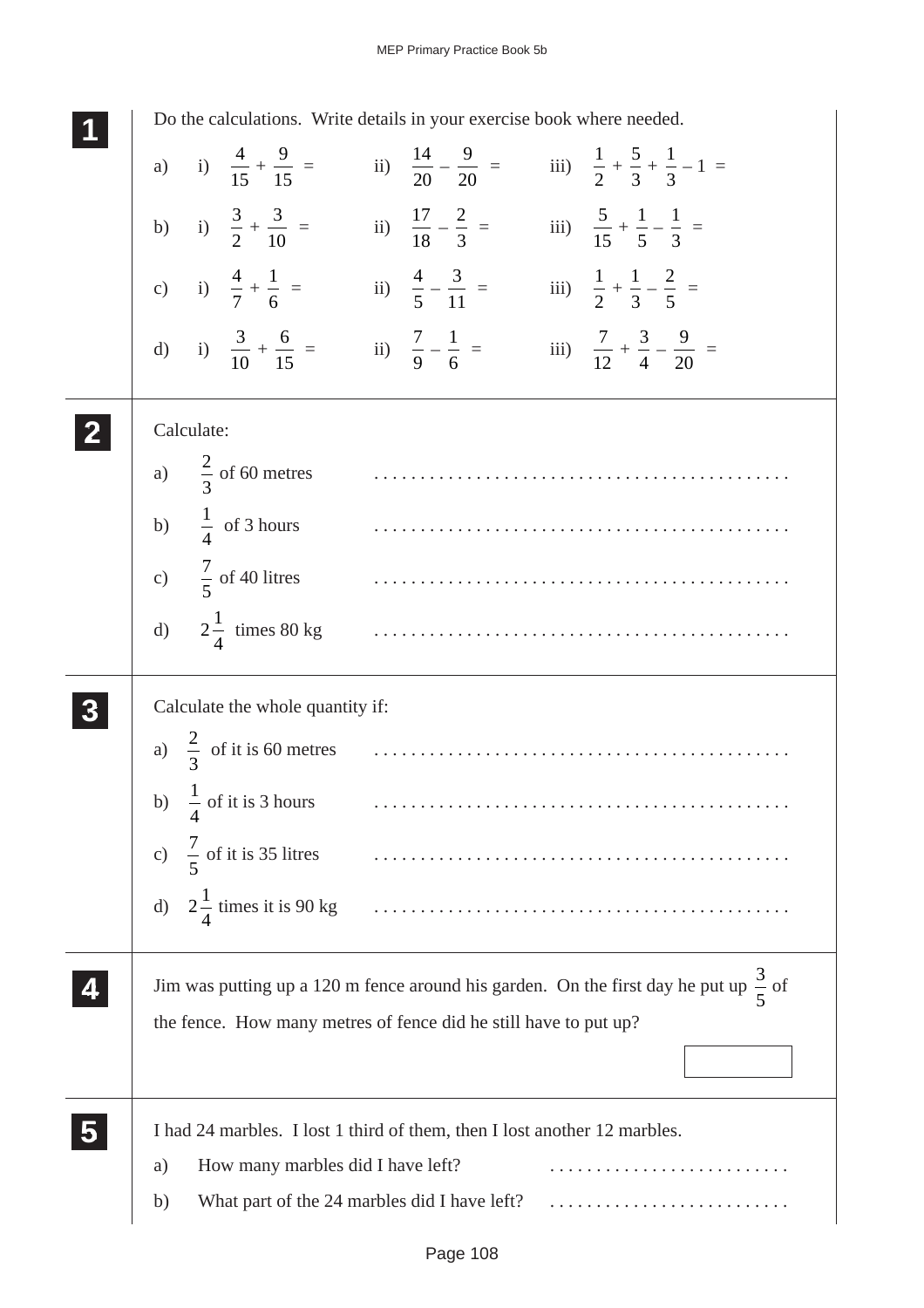![](_page_28_Figure_1.jpeg)